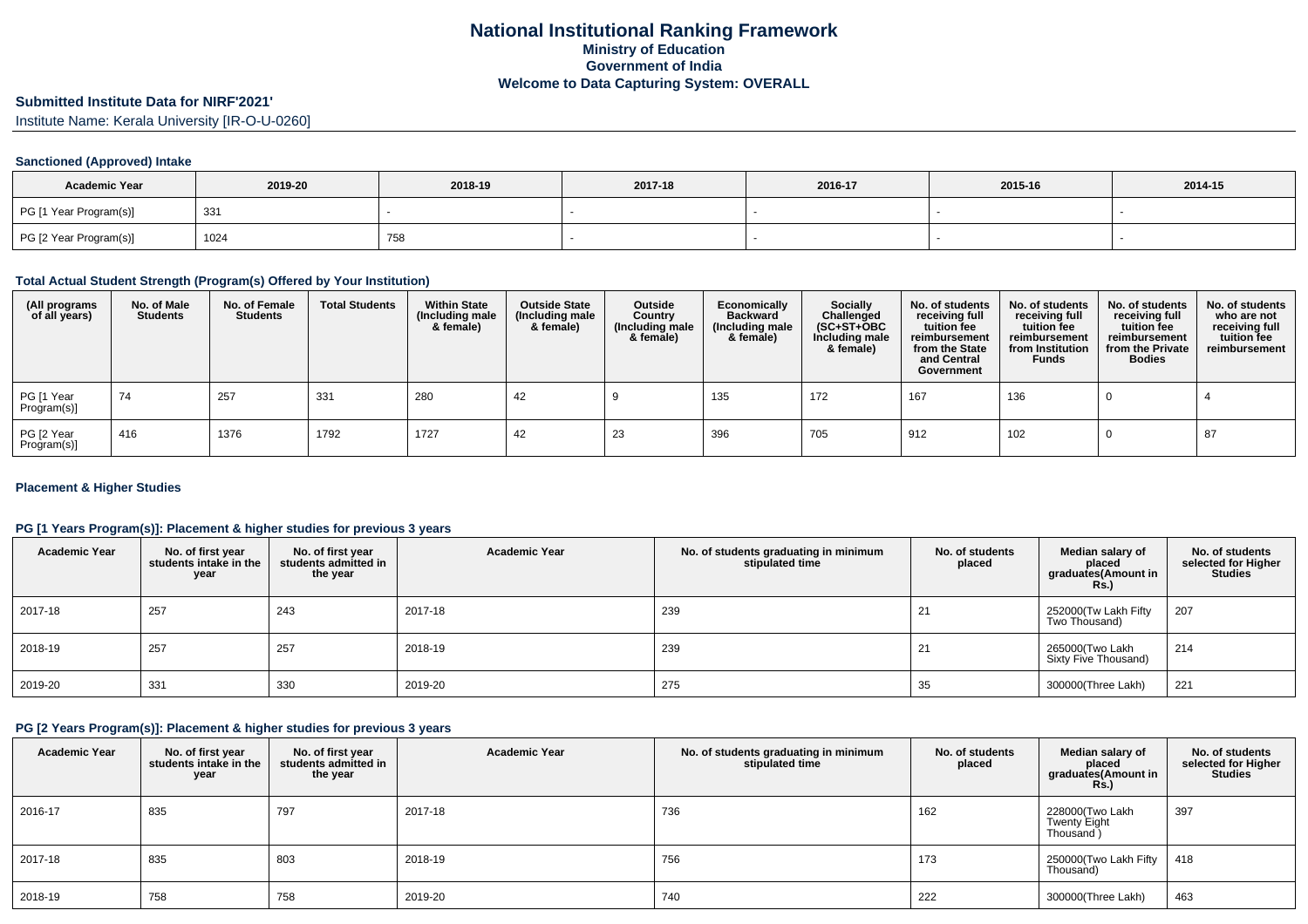#### **Ph.D Student Details**

| Ph.D (Student pursuing doctoral program till 2019-20 Students admitted in the academic year 2020-21 should not be entered here.) |         |         |                       |  |  |
|----------------------------------------------------------------------------------------------------------------------------------|---------|---------|-----------------------|--|--|
|                                                                                                                                  |         |         | <b>Total Students</b> |  |  |
| Full Time                                                                                                                        |         | 1345    |                       |  |  |
| Part Time                                                                                                                        |         | 449     |                       |  |  |
| No. of Ph.D students graduated (including Integrated Ph.D)                                                                       |         |         |                       |  |  |
|                                                                                                                                  | 2019-20 | 2018-19 | 2017-18               |  |  |
| Full Time                                                                                                                        | 482     | 394     | 350                   |  |  |
| Part Time                                                                                                                        | 131     | 116     | 110                   |  |  |

# **Financial Resources: Utilised Amount for the Capital expenditure for previous 3 years**

| <b>Academic Year</b>                                                                                 | 2019-20                                                                                        | 2018-19                                                                                     | 2017-18                                                                                        |  |  |  |
|------------------------------------------------------------------------------------------------------|------------------------------------------------------------------------------------------------|---------------------------------------------------------------------------------------------|------------------------------------------------------------------------------------------------|--|--|--|
|                                                                                                      | <b>Utilised Amount</b>                                                                         | <b>Utilised Amount</b>                                                                      | <b>Utilised Amount</b>                                                                         |  |  |  |
| Annual Capital Expenditure on Academic Activities and Resources (excluding expenditure on buildings) |                                                                                                |                                                                                             |                                                                                                |  |  |  |
| Library                                                                                              | 78089261 (Seven Crore Eighty Lakh Eighty Nine Thousand<br>Two Hundrend and Sixty One)          | 84745342 (Eight Crore Forty Seven Lakh Forty Five Thousand<br>Three Hundrend and Forty Two) | 65901628 (Six Crore Fifty Nine Lakh One Thousand Six<br>Hundrend and Twenty Eight)             |  |  |  |
| New Equipment for Laboratories                                                                       | 185011299 (Eighteen Crore Fifty Lakh Eleven Thousand Two<br>Hundred and Ninety Nine)           | 27806150 (Two Crore Seventy Eight Lakh Six Thousand One<br>Hundrend and Fifty)              | 113463314 (Eleven Crore Thirty Four Lakh Sixty Three<br>Thousand Three Hundrend and Fourteenn) |  |  |  |
| <b>Engineering Workshops</b>                                                                         | 183763880 (Eighteen Crore Thirty Seven Lakh Sixty Three<br>Thousand Eight Hundrend and Eighty) | 101219725 (Ten Crore Twelve Lakh Nineteen Thousand<br>Seven Hundrend and Twenty Five)       | 6178430 (Sixty One Lakh Seventy Eight Thousand Four<br>Hundrend and Thirty)                    |  |  |  |
| Other expenditure on creation of Capital Assets (excluding<br>expenditure on Land and Building)      | 168902562 (Sixteen Crore Eighty Nine Lakh Two Thousand<br>Five Hundrend and Sixty Two)         | 56660929 (Five Crore Sixty Six Lakh Sixty Thousand Nine<br>Hundrend and Twenty Nine)        | 65862818 (Six Crore Fifty Eight Lakh Sixty Two Thousand<br>Eight Hundrend and Eighteen)        |  |  |  |

# **Financial Resources: Utilised Amount for the Operational expenditure for previous 3 years**

| <b>Academic Year</b>                                                                                                                                                                            | 2019-20                                                                                              | 2018-19                                                                                               | 2017-18                                                                                                      |  |  |
|-------------------------------------------------------------------------------------------------------------------------------------------------------------------------------------------------|------------------------------------------------------------------------------------------------------|-------------------------------------------------------------------------------------------------------|--------------------------------------------------------------------------------------------------------------|--|--|
|                                                                                                                                                                                                 | <b>Utilised Amount</b>                                                                               | <b>Utilised Amount</b>                                                                                | <b>Utilised Amount</b>                                                                                       |  |  |
| <b>Annual Operational Expenditure</b>                                                                                                                                                           |                                                                                                      |                                                                                                       |                                                                                                              |  |  |
| Salaries (Teaching and Non Teaching staff)                                                                                                                                                      | 2712088099 (Two Hundrend and Seventy One Crore Twenty<br>Lakh Eighty Eight Thousand and Ninety Nine) | 2683714049 (Two Hundrend and Sixty Eight Crore Thirty<br>Seven Lakh Fourteen Thousand and Forty Nine) | 2555806143 (Two Hundrend and Fifty Five Crore Fifty Eight<br>Lakh Six Thousand One Hundrend and Forty Three) |  |  |
| Maintenance of Academic Infrastructure or consumables and<br>other running expenditures (excluding maintenance of hostels<br>and allied services, rent of the building, depreciation cost, etc) | 223729320 (Twenty Two Crore Thirty Seven Lakh Twenty Nine<br>Thousand Three Hundrend and Twenty)     | 426775077 (Forty Two Crore Sixty Seven Lakh Seventy Five<br>Thousand and Seventy Seven)               | 637805233 (Sixty Three Crore Seventy Eight Lakh Five<br>Thousand Two Hundrend and Thirty Three)              |  |  |
| Seminars/Conferences/Workshops                                                                                                                                                                  | 38606873 (Three Crore Eighty Six Lakh Six Thousand Eight<br>Hundrend and Seventy Three)              | 45813332 (Four Crore Fifty Eight Lakh Thirteen Thousand<br>Three Hundrend and Thirty Two)             | 25380856 (Two Crore Fifty Three Lakh Eighty Thousand Eight  <br>Hundrend and Fifty Six)                      |  |  |

**IPR**

| Calendar year            | 2019 | 2018 | 2017 |
|--------------------------|------|------|------|
| No. of Patents Published |      |      |      |
| No. of Patents Granted   |      |      |      |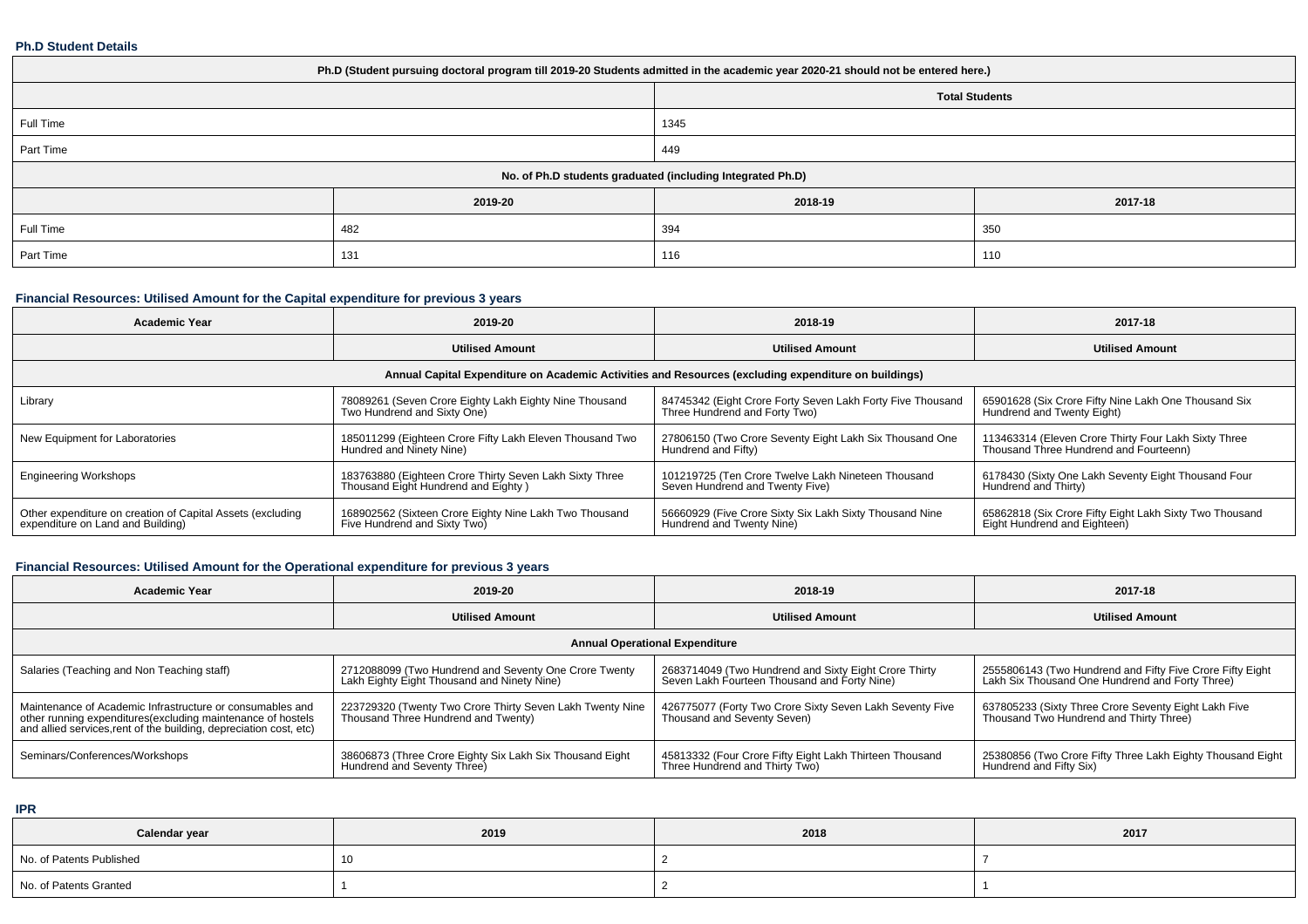#### **Sponsored Research Details**

| <b>Financial Year</b>                    | 2019-20                                                                      | 2018-19                                                                  | 2017-18                                                                    |
|------------------------------------------|------------------------------------------------------------------------------|--------------------------------------------------------------------------|----------------------------------------------------------------------------|
| Total no. of Sponsored Projects          | -81                                                                          | 85                                                                       |                                                                            |
| Total no. of Funding Agencies            |                                                                              | 25                                                                       | $\sim$<br>ں ا                                                              |
| Total Amount Received (Amount in Rupees) | 60246826                                                                     | 76152804                                                                 | 38263140                                                                   |
| Amount Received in Words                 | Six Crore Two Lakh Forty Six Thousand Eight Hundred and<br><b>Twenty Six</b> | Seven Crore Sixty one Lakh Fifty Two Thousand Eight<br>Hurndred and four | Three Crore Eighty Two Lakh Sixthy Three Thousand One<br>Hundred and Forty |

## **Consultancy Project Details**

| <b>Financial Year</b>                    | 2019-20                                                           | 2018-19                                                                   | 2017-18                                                                       |
|------------------------------------------|-------------------------------------------------------------------|---------------------------------------------------------------------------|-------------------------------------------------------------------------------|
| Total no. of Consultancy Projects        | 5483                                                              | 134                                                                       | 124                                                                           |
| Total no. of Client Organizations        | 154                                                               | 127                                                                       | 118                                                                           |
| Total Amount Received (Amount in Rupees) | 6662137                                                           | 15632716                                                                  | 13826542                                                                      |
| Amount Received in Words                 | Sixty Six Lakh Sixty Two Thousand One Hundred and Thirty<br>Seven | One Crore Fifty Six Lakh Thirty Two Thousand Seven Hundred<br>and Sixteen | One Crore Thirty Eight Lakh Twenty Six Thousand Five<br>Hundred and Forty Two |

# **Executive Development Program/Management Development Programs**

| <b>Financial Year</b>                                                             | 2019-20           | 2018-19        | 2017-18          |
|-----------------------------------------------------------------------------------|-------------------|----------------|------------------|
| Total no. of Executive Development Programs/ Management<br>Development Programs   |                   |                |                  |
| Total no. of Participants                                                         | 28                |                | 24               |
| Total Annual Earnings (Amount in Rupees)(Excluding Lodging<br>& Boarding Charges) | 2800000           | 1700000        | 2400000          |
| Total Annual Earnings in Words                                                    | Twenty Eight Lakh | Seventeen Lakh | Twenty Four Lakh |

#### **PCS Facilities: Facilities of physically challenged students**

| 1. Do your institution buildings have Lifts/Ramps?                                                                                                        | Yes, more than 80% of the buildings |
|-----------------------------------------------------------------------------------------------------------------------------------------------------------|-------------------------------------|
| 2. Do your institution have provision for walking aids, includingwheelchairs and transportation from one building to another for<br>handicapped students? | Yes                                 |
| 3. Do your institution buildings have specially designed toilets for handicapped students?                                                                | Yes, more than 80% of the buildings |

#### **Accreditation**

#### **NBA Accreditation**

| <br>e have a valid NBA Accreditation?<br>ः vour institute<br>. ש <i>ט</i> | <b>NO</b> |
|---------------------------------------------------------------------------|-----------|
|---------------------------------------------------------------------------|-----------|

#### **NAAC Accreditation**

| 1. Does your institute have a valid NAAC Accreditation?       | <b>YES</b> |             |
|---------------------------------------------------------------|------------|-------------|
| Valid from<br>the contract of the contract of the contract of | Valid upto | <b>CGPA</b> |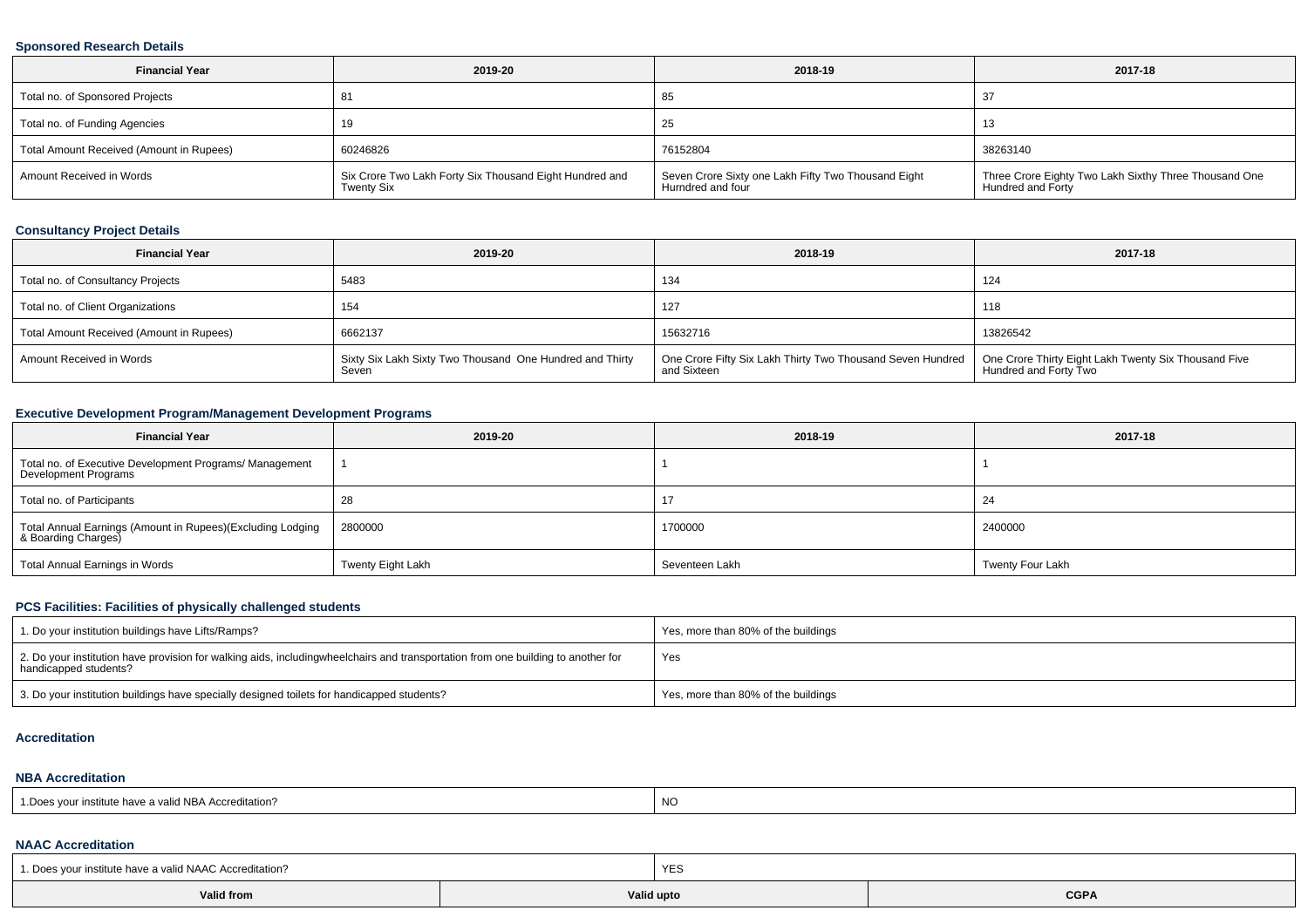| $  03-03-2015$ | 02-03-2020 | 3.03 |
|----------------|------------|------|
|----------------|------------|------|

## **Faculty Details**

| <b>Srno</b>    | Name                           | Age | Designation            | Gender | Qualification | <b>Experience (In</b><br>Months) | <b>Is Associated</b><br><b>Last Year</b> | Currently<br>working with<br>institution? | <b>Joining Date</b> | <b>Leaving Date</b>      | <b>Association type</b> |
|----------------|--------------------------------|-----|------------------------|--------|---------------|----------------------------------|------------------------------------------|-------------------------------------------|---------------------|--------------------------|-------------------------|
| $\overline{1}$ | Gabriel Simon<br>Thattil       | 56  | Associate<br>Professor | Male   | Ph.D          | 348                              | Yes                                      | Yes                                       | 19-05-1998          | Ξ.                       | Regular                 |
| $\overline{2}$ | Dr Mahadevan<br>Pillai V P     | 61  | Professor              | Male   | Ph.D          | 432                              | Yes                                      | Yes                                       | 17-05-2001          | Ξ.                       | Regular                 |
| 3              | A <sub>P</sub><br>Pradeepkumar | 54  | Associate<br>Professor | Male   | Ph.D          | 299                              | Yes                                      | Yes                                       | 16-06-2011          | Ξ.                       | Regular                 |
| $\overline{4}$ | Dr LALMOHAN P                  | 42  | Assistant<br>Professor | Male   | Ph.D          | 259                              | Yes                                      | Yes                                       | 29-03-2017          |                          | Regular                 |
| 5              | Dr G Suresh Singh              | 55  | Professor              | Male   | Ph.D          | 300                              | Yes                                      | Yes                                       | 28-10-1996          | $\ddotsc$                | Regular                 |
| 6              | Dr C A Shaila                  | 56  | Associate<br>Professor | Female | Ph.D          | 300                              | Yes                                      | Yes                                       | 11-02-1997          | $\overline{a}$           | Regular                 |
| $\overline{7}$ | Dr P M<br>Radhamany            | 56  | Professor              | Female | Ph.D          | 348                              | Yes                                      | Yes                                       | 15-09-1990          | u.                       | Regular                 |
| 8              | Muhammadhu<br>Aboobakar Shibli | 55  | Associate<br>Professor | Female | Ph.D          | 264                              | Yes                                      | Yes                                       | 16-06-1997          | --                       | Regular                 |
| 9              | Dr G Raju                      | 56  | Professor              | Male   | Ph.D          | 348                              | Yes                                      | Yes                                       | 01-05-1998          | Ξ.                       | Regular                 |
| 10             | Dr Sabu Joseph                 | 54  | Associate<br>Professor | Male   | Ph.D          | 288                              | Yes                                      | Yes                                       | 21-07-2001          | Ξ.                       | Regular                 |
| 11             | Dr Jaya D S                    | 56  | Associate<br>Professor | Female | Ph.D          | 300                              | Yes                                      | Yes                                       | 21-07-2001          | ä.                       | Regular                 |
| 12             | Dr Salom Gnana<br>Thanga V     | 50  | Associate<br>Professor | Female | Ph.D          | 269                              | Yes                                      | Yes                                       | 21-07-2001          | Ξ.                       | Regular                 |
| 13             | Dr A Jayakumaran<br>Nair       | 59  | Assistant<br>Professor | Male   | Ph.D          | 348                              | Yes                                      | Yes                                       | 16-04-2003          | Ξ.                       | Regular                 |
| 14             | Dr C Satheesh<br>Kumar         | 52  | Associate<br>Professor | Male   | Ph.D          | 276                              | Yes                                      | Yes                                       | 08-05-2003          | Ξ.                       | Regular                 |
| 15             | Dr Ganga Prasad<br>A           | 58  | Assistant<br>Professor | Male   | Ph.D          | 288                              | Yes                                      | Yes                                       | 19-11-2003          | $\overline{\phantom{a}}$ | Regular                 |
| 16             | Dr Suhara Beevy<br>S           | 57  | Associate<br>Professor | Female | Ph.D          | 324                              | Yes                                      | Yes                                       | 20-11-2003          | Ξ.                       | Regular                 |
| 17             | Dr S Kunjamma                  | 57  | Assistant<br>Professor | Female | Ph.D          | 234                              | Yes                                      | Yes                                       | 01-01-2004          | Ξ.                       | Regular                 |
| 18             | Dr S A Shanavas                | 56  | Assistant<br>Professor | Male   | Ph.D          | 264                              | Yes                                      | Yes                                       | 01-01-2003          | ц.                       | Regular                 |
| 19             | Dr G Prasad                    | 53  | Associate<br>Professor | Male   | Ph.D          | 264                              | Yes                                      | Yes                                       | 21-02-2004          | Ξ.                       | Regular                 |
| 20             | Dr Arun A Rauf                 | 48  | Assistant<br>Professor | Male   | Ph.D          | 192                              | Yes                                      | Yes                                       | 01-01-2004          | Ξ.                       | Regular                 |
| 21             | Dr A Helen                     | 52  | Associate<br>Professor | Female | Ph.D          | 252                              | Yes                                      | Yes                                       | 01-01-2004          | Ξ.                       | Regular                 |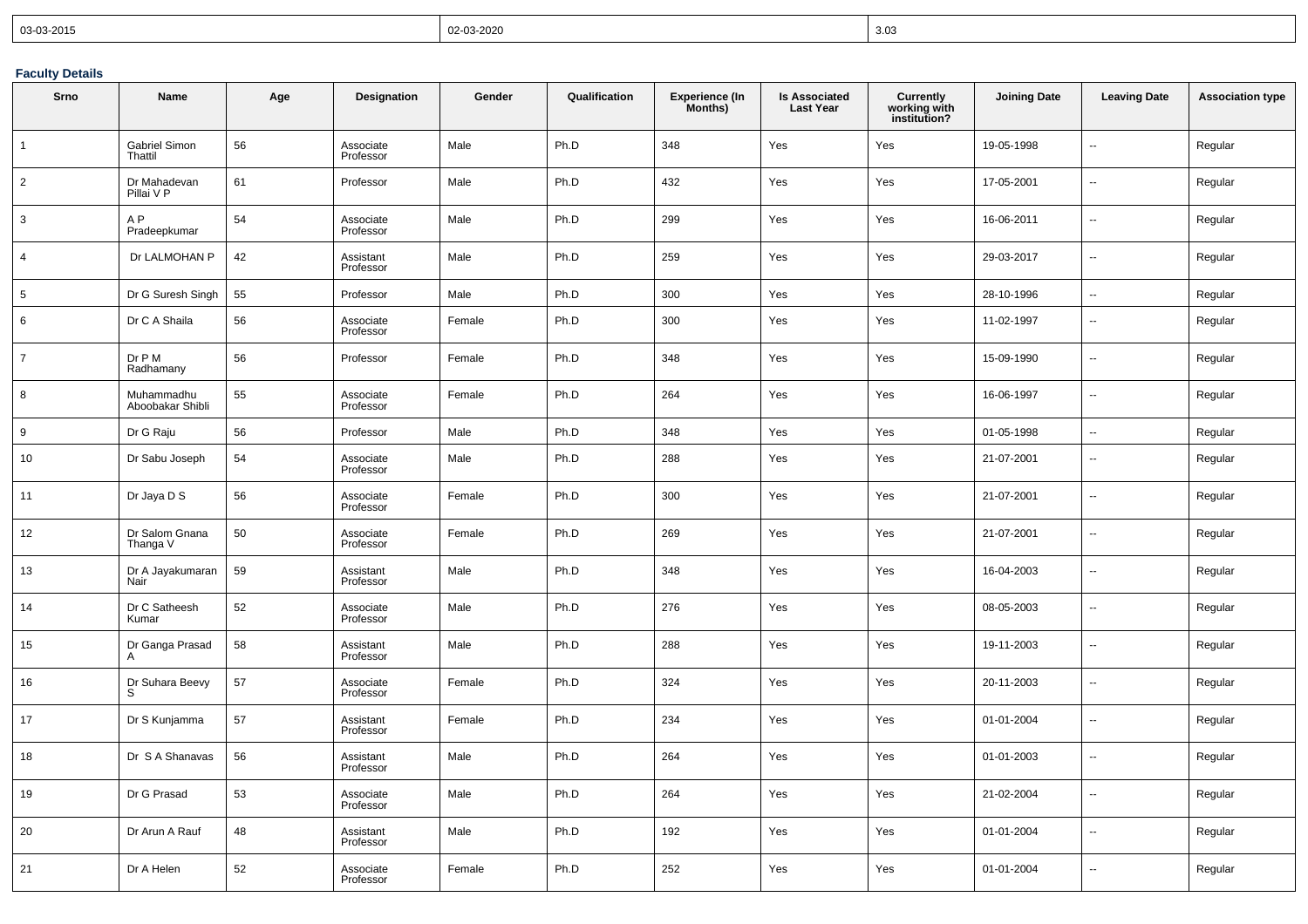| 22 | Dr Pushpam M                   | 47 | Assistant<br>Professor | Female | Ph.D       | 216 | Yes | Yes | 06-02-2004 | --                       | Regular |
|----|--------------------------------|----|------------------------|--------|------------|-----|-----|-----|------------|--------------------------|---------|
| 23 | Dr R B Binoj<br>Kumar          | 52 | Associate<br>Professor | Male   | Ph.D       | 312 | Yes | Yes | 20-02-2004 | --                       | Regular |
| 24 | Abhayan G S                    | 37 | Assistant<br>Professor | Male   | M.A        | 156 | Yes | Yes | 08-11-2012 | ш,                       | Regular |
| 25 | Dr Manoj Changat               | 56 | Professor              | Male   | Ph.D       | 408 | Yes | Yes | 02-09-1991 | ш,                       | Regular |
| 26 | Anu Unny                       | 34 | Assistant<br>Professor | Female | M. Phil    | 110 | Yes | Yes | 28-05-2013 | $\sim$                   | Regular |
| 27 | Dr Samuel Jacob<br>Kuruvilla   | 46 | Assistant<br>Professor | Male   | Ph.D       | 134 | Yes | Yes | 28-05-2013 | ш,                       | Regular |
| 28 | Dr Abdul Salim A               | 59 | Professor              | Male   | Ph.D       | 312 | Yes | Yes | 30-05-2013 | $\overline{\phantom{a}}$ | Regular |
| 29 | Siddik R                       | 37 | Assistant<br>Professor | Male   | M. Phil    | 139 | Yes | Yes | 28-05-2013 | --                       | Regular |
| 30 | Dr Suresh Kumar<br>K S         | 49 | Assistant<br>Professor | Male   | Ph.D       | 252 | Yes | Yes | 03-01-2013 | н.                       | Regular |
| 31 | Dr Rose Mary<br>George         | 38 | Assistant<br>Professor | Female | Ph.D       | 156 | Yes | Yes | 01-06-2013 | н.                       | Regular |
| 32 | Philomina Simon                | 36 | Assistant<br>Professor | Female | M.Tech     | 156 | Yes | Yes | 06-09-2010 | --                       | Regular |
| 33 | Dr Bushra<br>Beegom R K        | 41 | Assistant<br>Professor | Female | Ph.D       | 156 | Yes | Yes | 29-11-2010 | н.                       | Regular |
| 34 | Dr Gopchandran K<br>G          | 56 | Associate<br>Professor | Male   | Ph.D       | 192 | Yes | Yes | 15-01-1988 | --                       | Regular |
| 35 | Dr Resia Beegom<br>s           | 55 | Professor              | Female | Ph.D       | 372 | Yes | Yes | 25-11-1988 | --                       | Regular |
| 36 | Dr A K Ampotti                 | 59 | Assistant<br>Professor | Male   | Ph.D       | 360 | Yes | Yes | 26-12-1998 | н.                       | Regular |
| 37 | Dr P P<br>Ajayakumar           | 57 | Associate<br>Professor | Male   | Ph.D       | 444 | Yes | Yes | 27-09-1989 | --                       | Regular |
| 38 | Dr P<br>Mohanachandran<br>Nair | 59 | Professor              | Male   | Ph.D       | 360 | Yes | Yes | 29-06-1996 | --                       | Regular |
| 39 | Dr V Sathish                   | 57 | Associate<br>Professor | Male   | Ph.D       | 336 | Yes | Yes | 08-02-1995 | --                       | Regular |
| 40 | Dr Achuthsankar S<br>Nair      | 57 | Professor              | Male   | Ph.D       | 396 | Yes | Yes | 02-03-1995 | --                       | Regular |
| 41 | Dr Prasad A K                  | 53 | Associate<br>Professor | Male   | Ph.D       | 336 | Yes | Yes | 30-01-1995 | $\sim$                   | Regular |
| 42 | Manju V N                      | 38 | Assistant<br>Professor | Female | M.Sc.      | 156 | Yes | Yes | 09-08-2012 | $\overline{\phantom{a}}$ | Regular |
| 43 | J Maggie                       | 52 | Assistant<br>Professor | Female | <b>NET</b> | 204 | Yes | Yes | 29-09-2012 | $\sim$                   | Regular |
| 44 | Dr S Prema                     | 45 | Assistant<br>Professor | Female | Ph.D       | 134 | Yes | Yes | 06-11-2012 | $\overline{\phantom{a}}$ | Regular |
| 45 | Dr S Nazeeb                    | 51 | Assistant<br>Professor | Male   | Ph.D       | 240 | Yes | Yes | 06-11-2012 | $\sim$                   | Regular |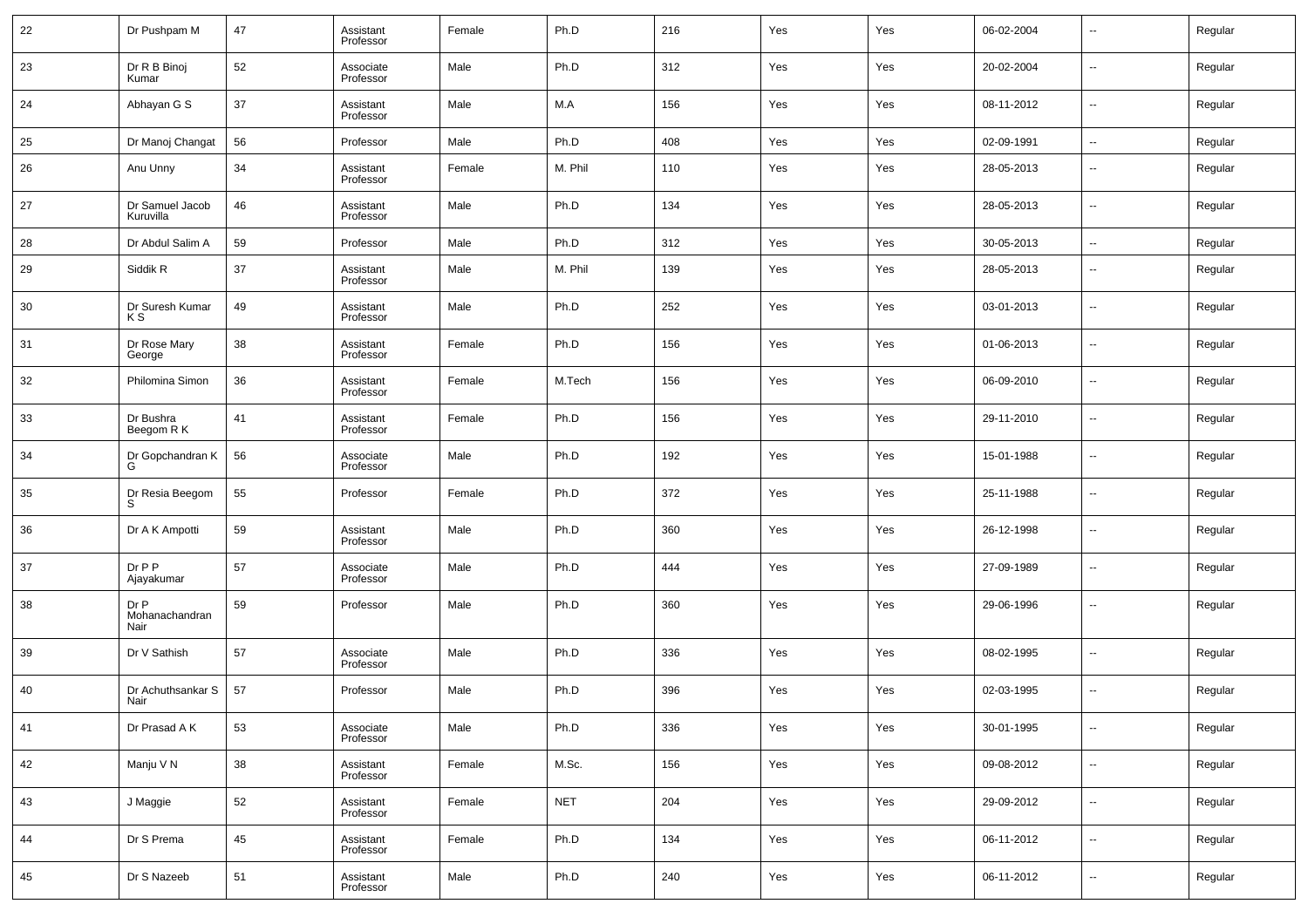| 46 | Dr Rajesh S V           | 39 | Assistant<br>Professor | Male   | Ph.D       | 228     | Yes | Yes | 06-11-2012 | $\overline{\phantom{a}}$ | Regular |
|----|-------------------------|----|------------------------|--------|------------|---------|-----|-----|------------|--------------------------|---------|
| 47 | Dr Mushtaq<br>Ahammed K | 42 | Assistant<br>Professor | Male   | Ph.D       | 156     | Yes | Yes | 10-01-2013 | $\overline{\phantom{a}}$ | Regular |
| 48 | Dr M A Siddeek          | 39 | Assistant<br>Professor | Male   | Ph.D       | 162     | Yes | Yes | 12-11-2012 | $\overline{\phantom{a}}$ | Regular |
| 49 | Dr Rejani R S           | 47 | Assistant<br>Professor | Female | Ph.D       | 102     | Yes | Yes | 07-11-2012 | $\overline{\phantom{a}}$ | Regular |
| 50 | Dr Sheeba M<br>Kurian   | 45 | Assistant<br>Professor | Female | Ph.D       | 192     | Yes | Yes | 08-11-2012 | $\overline{\phantom{a}}$ | Regular |
| 51 | Dr Sainaba M            | 46 | Assistant<br>Professor | Female | Ph.D       | 192     | Yes | Yes | 07-11-2012 | $\overline{\phantom{a}}$ | Regular |
| 52 | Dr Balu B               | 40 | Assistant<br>Professor | Male   | Ph.D       | 96      | Yes | Yes | 03-01-2013 | $\overline{\phantom{a}}$ | Regular |
| 53 | Dr Seema Jerome         | 47 | Assistant<br>Professor | Female | Ph.D       | 180     | Yes | Yes | 07-11-2012 | $\overline{\phantom{a}}$ | Regular |
| 54 | Dr B Mini Devi          | 52 | Assistant<br>Professor | Female | Ph.D       | 336     | Yes | Yes | 03-10-1996 | $\overline{\phantom{a}}$ | Regular |
| 55 | Dr K S<br>Chandrasekar  | 53 | Professor              | Male   | Ph.D       | 300     | Yes | Yes | 30-10-2002 | $\overline{\phantom{a}}$ | Regular |
| 56 | Dr Sajad Ibrahim<br>КM  | 53 | Associate<br>Professor | Male   | Ph.D       | 278     | Yes | Yes | 07-09-2005 | $\overline{\phantom{a}}$ | Regular |
| 57 | Dr Aji S                | 43 | Assistant<br>Professor | Male   | Ph.D       | 216     | Yes | Yes | 01-01-2002 | $\overline{\phantom{a}}$ | Regular |
| 58 | Dr Bindu P              | 53 | Assistant<br>Professor | Female | Ph.D       | 240     | Yes | Yes | 01-06-2007 | $\overline{\phantom{a}}$ | Regular |
| 59 | Preethi K               | 43 | Assistant<br>Professor | Female | <b>NET</b> | 126     | Yes | Yes | 16-02-2011 | $\overline{\phantom{a}}$ | Regular |
| 60 | Dr K Satheesh<br>Kumar  | 56 | Assistant<br>Professor | Male   | Ph.D       | 288     | Yes | Yes | 24-08-2011 | $\overline{\phantom{a}}$ | Regular |
| 61 | Jeeja Kumari V K        | 50 | Assistant<br>Professor | Female | <b>NET</b> | 276     | Yes | Yes | 29-06-1996 | $\overline{\phantom{a}}$ | Regular |
| 62 | Dr Lal C                | 53 | Assistant<br>Professor | Male   | Ph.D       | 360     | Yes | Yes | 06-08-2012 | $\overline{\phantom{a}}$ | Regular |
| 63 | Dr Jayasree E G         | 44 | Lecturer               | Female | Ph.D       | 168     | Yes | Yes | 05-09-2012 | $\overline{\phantom{a}}$ | Regular |
| 64 | Vishnu Narayanan        | 32 | Assistant<br>Professor | Male   | M.A        | 98      | Yes | Yes | 16-08-2012 | $\overline{\phantom{a}}$ | Regular |
| 65 | Dr Ani Deepthi          | 40 | Lecturer               | Female | Ph.D       | 156     | Yes | Yes | 06-09-2012 | $\overline{\phantom{a}}$ | Regular |
| 66 | Dr K S Sajin<br>Kumar   | 44 | Assistant<br>Professor | Male   | Ph.D       | 192     | Yes | Yes | 01-10-2012 | $\sim$                   | Regular |
| 67 | Dr M S Harikumar        | 49 | Assistant<br>Professor | Male   | Ph.D       | 282     | Yes | Yes | 28-09-2012 | $\sim$                   | Regular |
| 68 | Dr Sudheer S K          | 53 | Assistant<br>Professor | Male   | Ph.D       | 252     | Yes | Yes | 19-03-2012 | $\sim$                   | Regular |
| 69 | Dr Suja Kurup P L       | 50 | Assistant<br>Professor | Female | Ph.D       | $300\,$ | Yes | Yes | 06-08-2012 | ۰.                       | Regular |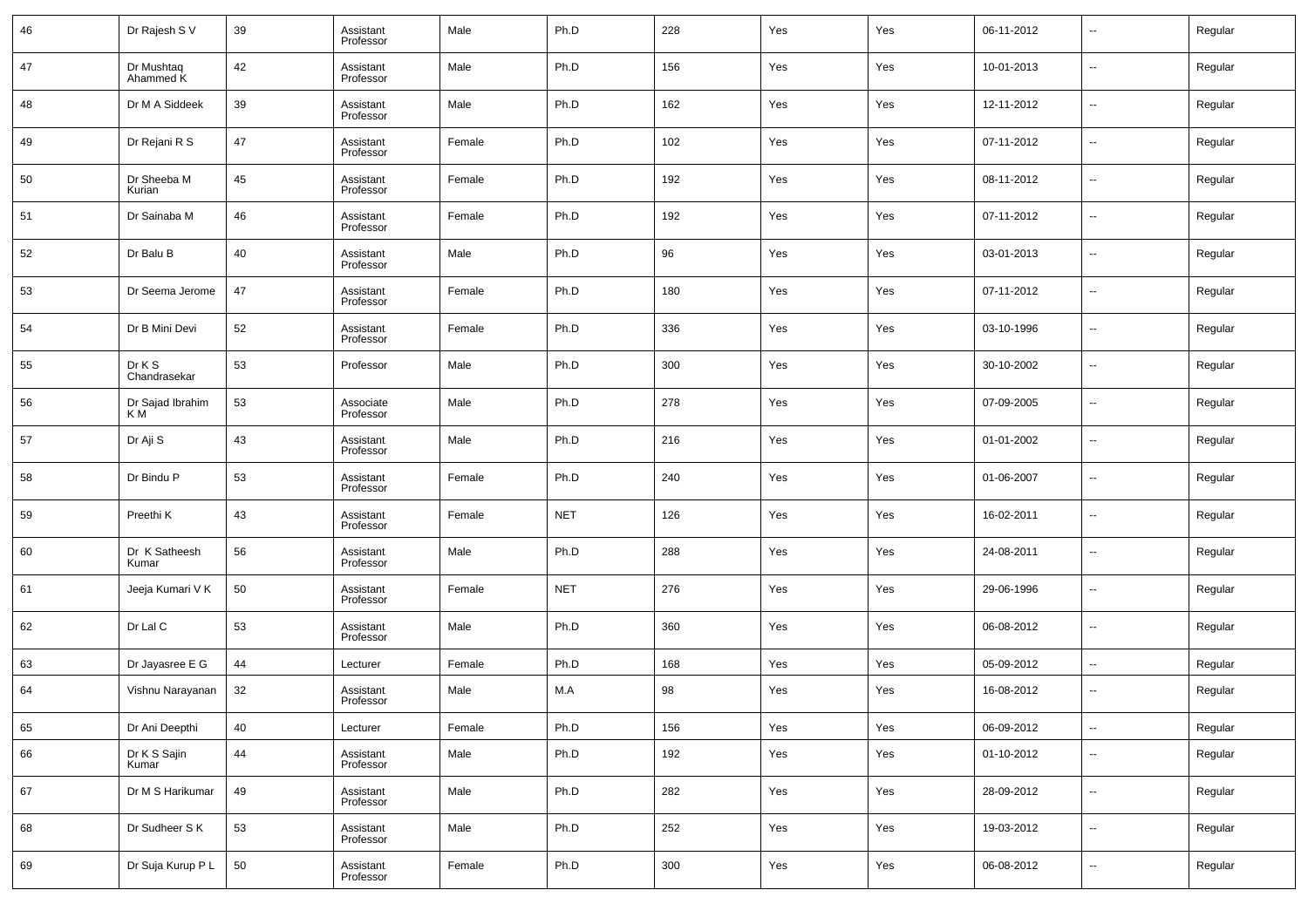| 70 | Dr V Asha                   | 59 | Professor              | Female | Ph.D    | 288 | Yes | Yes | 21-01-1995 | $\overline{\phantom{a}}$     | Regular |
|----|-----------------------------|----|------------------------|--------|---------|-----|-----|-----|------------|------------------------------|---------|
| 71 | Dr Shaji A                  | 51 | Assistant<br>Professor | Male   | Ph.D    | 264 | Yes | Yes | 01-01-2015 | $\overline{\phantom{a}}$     | Regular |
| 72 | Dr Johnson R                | 53 | Assistant<br>Professor | Male   | Ph.D    | 192 | Yes | Yes | 24-03-2009 | $\overline{\phantom{a}}$     | Regular |
| 73 | Dr Suchith C S              | 48 | Assistant<br>Professor | Male   | Ph.D    | 251 | Yes | Yes | 10-04-2010 | $\overline{\phantom{a}}$     | Regular |
| 74 | Dr S<br>Sankararaman        | 49 | Assistant<br>Professor | Male   | Ph.D    | 300 | Yes | Yes | 01-06-2016 | $\overline{\phantom{a}}$     | Regular |
| 75 | Dr Ambeeshmon<br>S          | 43 | Assistant<br>Professor | Male   | Ph.D    | 240 | Yes | Yes | 02-06-2016 | $\overline{\phantom{a}}$     | Regular |
| 76 | Dr Darwin L                 | 42 | Assistant<br>Professor | Male   | Ph.D    | 168 | Yes | Yes | 06-11-2012 | $\overline{\phantom{a}}$     | Regular |
| 77 | Dr Geetha Janet<br>Vitus    | 57 | Assistant<br>Professor | Female | Ph.D    | 223 | Yes | Yes | 29-06-2007 | $\overline{\phantom{a}}$     | Regular |
| 78 | Dr Josukutty C A            | 53 | Assistant<br>Professor | Male   | Ph.D    | 264 | Yes | Yes | 26-03-2010 | $\overline{\phantom{a}}$     | Regular |
| 79 | Dr Suresh R                 | 59 | Assistant<br>Professor | Male   | Ph.D    | 360 | Yes | Yes | 28-05-2013 | $\overline{\phantom{a}}$     | Regular |
| 80 | Dr R<br>Vasanthagopal       | 51 | Assistant<br>Professor | Male   | Ph.D    | 288 | Yes | Yes | 03-01-2013 | $\overline{\phantom{a}}$     | Regular |
| 81 | Dr Shaji Varkey             | 58 | Associate<br>Professor | Male   | Ph.D    | 312 | Yes | Yes | 26-03-1997 | $\overline{\phantom{a}}$     | Regular |
| 82 | Dr Rajesh<br>Reghunath      | 50 | Assistant<br>Professor | Male   | Ph.D    | 191 | Yes | Yes | 20-02-2004 | $\overline{\phantom{a}}$     | Regular |
| 83 | Asharaf A                   | 50 | Assistant<br>Professor | Male   | M. Phil | 228 | Yes | Yes | 13-05-2005 | $\overline{\phantom{a}}$     | Regular |
| 84 | Dr M C Subhash<br>Peter     | 59 | Professor              | Male   | Ph.D    | 420 | Yes | Yes | 21-02-2004 | $\overline{\phantom{a}}$     | Regular |
| 85 | Dr P Jeyakrishnan           | 53 | Lecturer               | Male   | Ph.D    | 312 | Yes | Yes | 28-10-2005 | $\overline{\phantom{a}}$     | Regular |
| 86 | Dr Bindu R Nair             | 50 | Assistant<br>Professor | Female | Ph.D    | 324 | Yes | Yes | 07-09-2005 | $\overline{\phantom{a}}$     | Regular |
| 87 | Dr E A Siril                | 50 | Assistant<br>Professor | Male   | Ph.D    | 264 | Yes | Yes | 09-09-2005 | $\overline{\phantom{a}}$     | Regular |
| 88 | Dr Sindhu<br>Thulaseedharan | 49 | Assistant<br>Professor | Female | Ph.D    | 231 | Yes | Yes | 07-09-2005 | $\overline{\phantom{a}}$     | Regular |
| 89 | Dr C R Prasad               | 54 | Professor              | Male   | Ph.D    | 288 | Yes | Yes | 28-05-2007 | $\qquad \qquad \blacksquare$ | Regular |
| 90 | Dr Jasseer J                | 55 | Assistant<br>Professor | Male   | Ph.D    | 324 | Yes | Yes | 29-05-2007 | $\overline{\phantom{a}}$     | Regular |
| 91 | Dr Ramesh Kumar<br>P        | 56 | Assistant<br>Professor | Male   | Ph.D    | 228 | Yes | Yes | 30-05-2007 | $\overline{\phantom{a}}$     | Regular |
| 92 | Dr Pramod Kiran<br>R B      | 46 | Assistant<br>Professor | Male   | Ph.D    | 192 | Yes | Yes | 29-06-2007 | $\overline{\phantom{a}}$     | Regular |
| 93 | Dr V Biju                   | 46 | Assistant<br>Professor | Male   | Ph.D    | 216 | Yes | Yes | 04-06-2007 | $\overline{\phantom{a}}$     | Regular |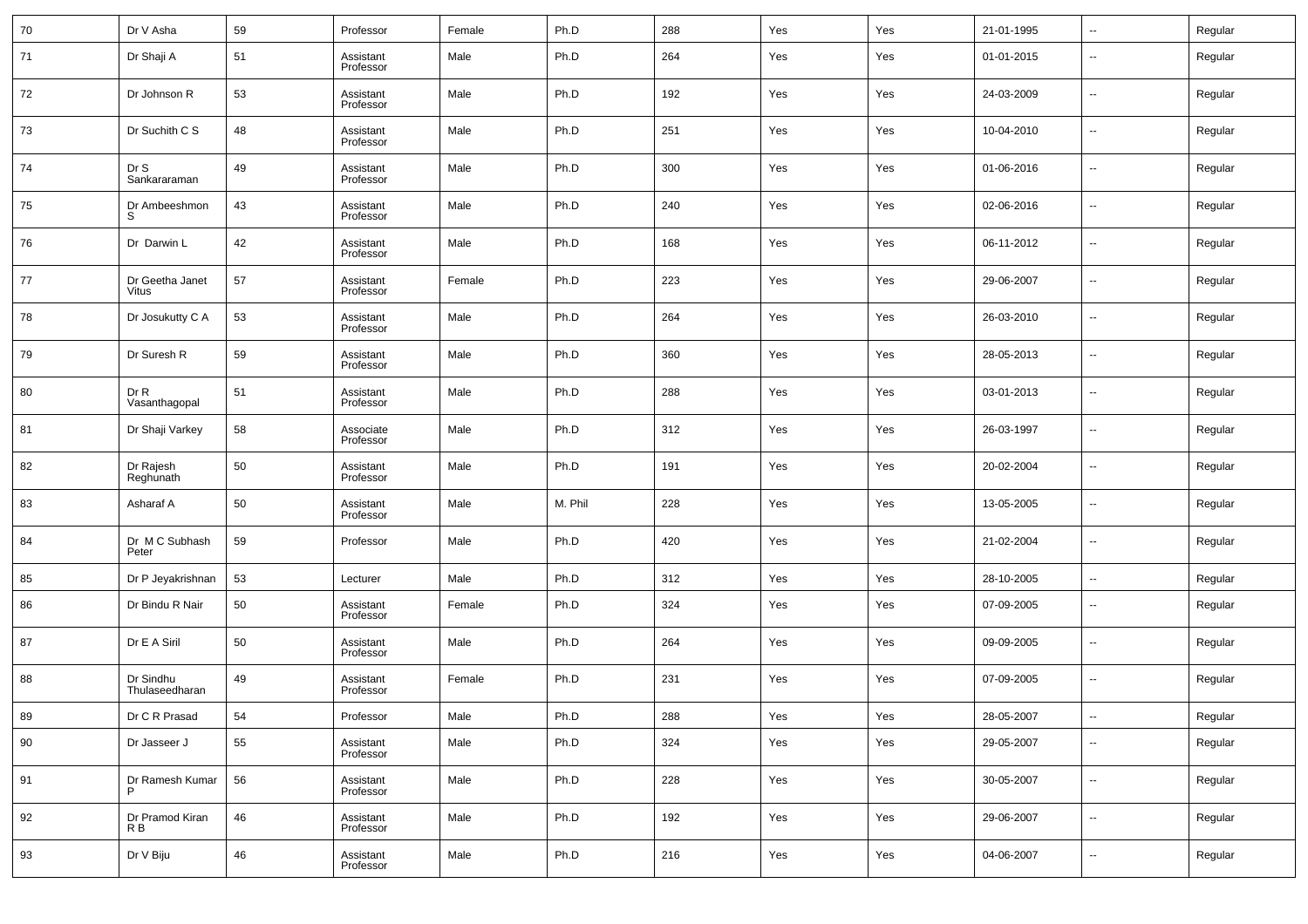| 94  | Dr Bindu D                      | 51 | Assistant<br>Professor | Female | Ph.D       | 144 | Yes | Yes | 29-06-2007 | $\overline{\phantom{a}}$ | Regular |
|-----|---------------------------------|----|------------------------|--------|------------|-----|-----|-----|------------|--------------------------|---------|
| 95  | Dr Bindu R L                    | 51 | Associate<br>Professor | Female | Ph.D       | 312 | Yes | Yes | 29-06-2007 | $\overline{\phantom{a}}$ | Regular |
| 96  | Dr I N Jawahar                  | 47 | Assistant<br>Professor | Male   | Ph.D       | 228 | Yes | Yes | 29-05-2007 | $\overline{\phantom{a}}$ | Regular |
| 97  | Dr Mini S                       | 50 | Associate<br>Professor | Female | Ph.D       | 240 | Yes | Yes | 06-11-2007 | $\overline{\phantom{a}}$ | Regular |
| 98  | Dr Sony George                  | 44 | Assistant<br>Professor | Male   | Ph.D       | 180 | Yes | Yes | 01-01-2008 | $\overline{\phantom{a}}$ | Regular |
| 99  | Dr Manoj Chacko                 | 43 | Assistant<br>Professor | Male   | Ph.D       | 156 | Yes | Yes | 29-10-2007 | $\overline{\phantom{a}}$ | Regular |
| 100 | Dr E I Abdul<br>Sathar          | 46 | Assistant<br>Professor | Male   | Ph.D       | 168 | Yes | Yes | 13-11-2007 | $\overline{\phantom{a}}$ | Regular |
| 101 | Dr Meena T Pillai               | 52 | Reader                 | Female | Ph.D       | 252 | Yes | Yes | 31-01-2008 | $\sim$                   | Regular |
| 102 | Dr B Hariharan                  | 53 | Reader                 | Male   | Ph.D       | 288 | Yes | Yes | 01-02-2008 | $\sim$                   | Regular |
| 103 | Dr Manju S Nair                 | 47 | Associate<br>Professor | Female | Ph.D       | 288 | Yes | Yes | 30-01-2008 | $\overline{\phantom{a}}$ | Regular |
| 104 | Dr S R Sheeja                   | 47 | Assistant<br>Professor | Female | Ph.D       | 168 | Yes | Yes | 31-01-2008 | $\overline{\phantom{a}}$ | Regular |
| 105 | Dr Rajalakshmi R                | 53 | Assistant<br>Professor | Female | Ph.D       | 252 | Yes | Yes | 13-11-2007 | $\overline{\phantom{a}}$ | Regular |
| 106 | Thalami B                       | 46 | Lecturer               | Female | <b>NET</b> | 186 | Yes | Yes | 18-07-2008 | $\ddotsc$                | Regular |
| 107 | Dr E Shaji                      | 51 | Assistant<br>Professor | Male   | Ph.D       | 264 | Yes | Yes | 14-11-2008 | $\overline{\phantom{a}}$ | Regular |
| 108 | Dr D Muhammad<br>Noorul Mubarak | 51 | Assistant<br>Professor | Male   | Ph.D       | 216 | Yes | Yes | 01-01-2002 | $\overline{\phantom{a}}$ | Regular |
| 109 | Dr Deepak K R                   | 42 | Assistant<br>Professor | Male   | Ph.D       | 144 | Yes | Yes | 28-05-2013 | $\overline{\phantom{a}}$ | Regular |
| 110 | Dr Rajan T K                    | 44 | Assistant<br>Professor | Male   | Ph.D       | 136 | Yes | Yes | 28-05-2013 | $\overline{\phantom{a}}$ | Regular |
| 111 | Dr Christabell P J              | 44 | Assistant<br>Professor | Female | Ph.D       | 204 | Yes | Yes | 31-07-2013 | $\overline{\phantom{a}}$ | Regular |
| 112 | Thara<br>Prabhakaran            | 39 | Assistant<br>Professor | Female | M.Tech     | 78  | Yes | Yes | 29-07-2013 | $\overline{\phantom{a}}$ | Regular |
| 113 | Dr Anitha V                     | 47 | Assistant<br>Professor | Female | Ph.D       | 228 | Yes | Yes | 20-05-2013 | $\overline{\phantom{a}}$ | Regular |
| 114 | Dr Saja K                       | 44 | Lecturer               | Female | Ph.D       | 168 | Yes | Yes | 22-06-2012 | $\sim$                   | Regular |
| 115 | Dr Hepsy Rose<br>Mary           | 43 | Assistant<br>Professor | Female | Ph.D       | 120 | Yes | Yes | 25-08-2012 | $\sim$                   | Regular |
| 116 | Dr P G Biju                     | 44 | Assistant<br>Professor | Male   | Ph.D       | 90  | Yes | Yes | 21-06-2012 | $\sim$                   | Regular |
| 117 | Dr M S Jayakumar                | 48 | Assistant<br>Professor | Male   | Ph.D       | 156 | Yes | Yes | 05-10-2012 | $\sim$                   | Regular |
| 118 | Dr Sreejith P                   | 42 | Assistant<br>Professor | Male   | Ph.D       | 149 | Yes | Yes | 21-06-2012 | $\overline{\phantom{a}}$ | Regular |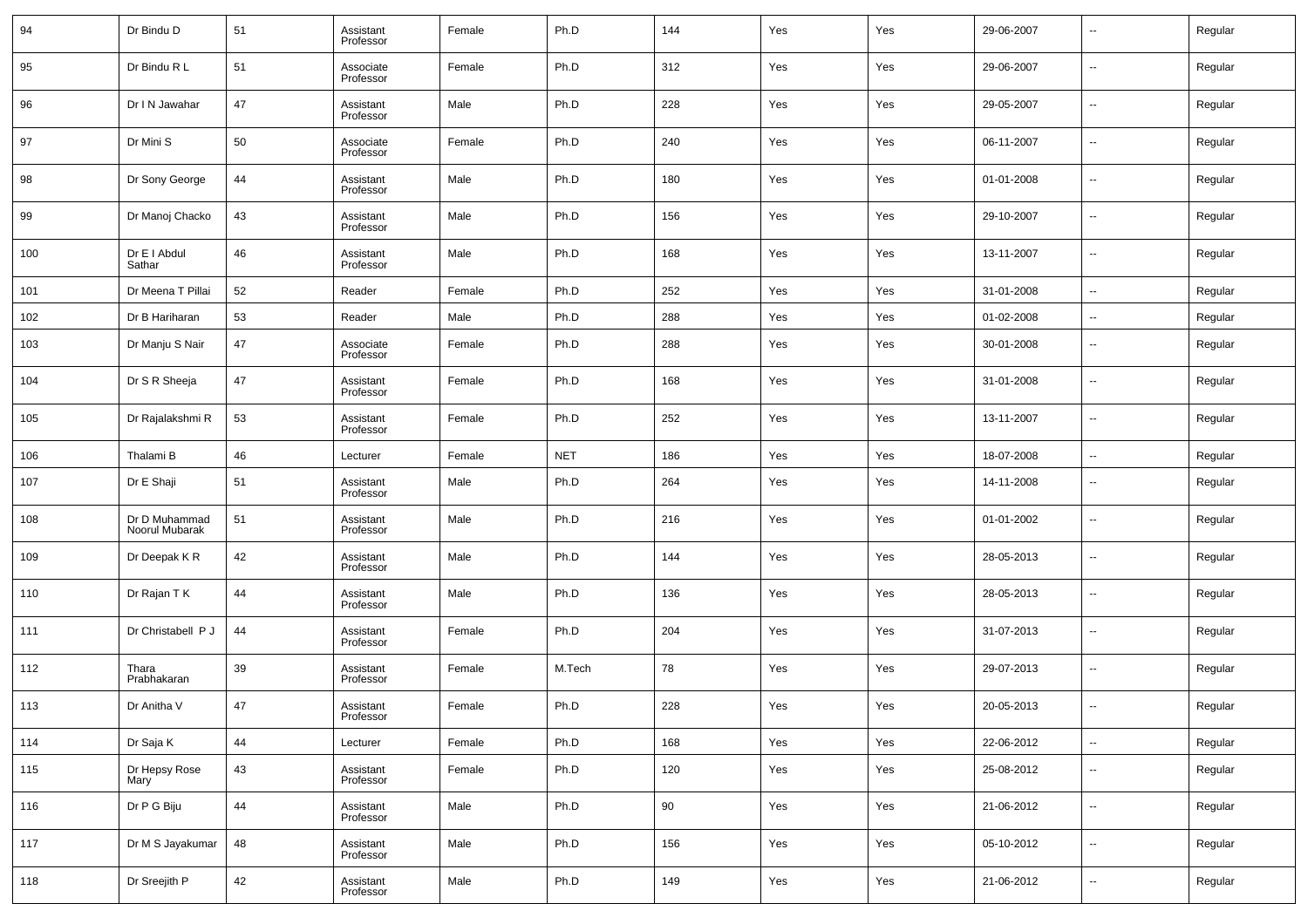| 119 | Dr C N<br>Vijayakumari             | 48 | Assistant<br>Professor | Female | Ph.D    | 216 | Yes | Yes | 07-11-2012 | $\overline{\phantom{a}}$ | Regular |
|-----|------------------------------------|----|------------------------|--------|---------|-----|-----|-----|------------|--------------------------|---------|
| 120 | Dr Anil Chandran                   | 47 | Assistant<br>Professor | Male   | Ph.D    | 168 | Yes | Yes | 01-07-2013 | $\sim$                   | Regular |
| 121 | Dr Indu K V                        | 42 | Assistant<br>Professor | Female | Ph.D    | 168 | Yes | Yes | 06-06-2013 | $\sim$                   | Regular |
| 122 | Dr Suja S                          | 47 | Assistant<br>Professor | Female | Ph.D    | 192 | Yes | Yes | 01-01-2014 | $\overline{\phantom{a}}$ | Regular |
| 123 | Dr Thajudeen A S                   | 41 | Assistant<br>Professor | Male   | Ph.D    | 118 | Yes | Yes | 01-01-2014 | $\sim$                   | Regular |
| 124 | Dr S Shifa                         | 53 | Associate<br>Professor | Female | Ph.D    | 276 | Yes | Yes | 01-01-2014 | $\overline{\phantom{a}}$ | Regular |
| 125 | Dr A Bijukumar                     | 52 | Assistant<br>Professor | Male   | Ph.D    | 300 | Yes | Yes | 30-06-2007 | $\overline{\phantom{a}}$ | Regular |
| 126 | Dr Subodh G                        | 40 | Assistant<br>Professor | Male   | Ph.D    | 132 | Yes | Yes | 15-02-2014 | ⊶.                       | Regular |
| 127 | Dr Sibi K S                        | 36 | Assistant<br>Professor | Male   | Ph.D    | 114 | Yes | Yes | 18-02-2014 | $\overline{\phantom{a}}$ | Regular |
| 128 | Dr P Jinimon                       | 44 | Assistant<br>Professor | Male   | Ph.D    | 108 | Yes | Yes | 21-05-2014 | $\sim$                   | Regular |
| 129 | Sajna A                            | 35 | Assistant<br>Professor | Female | M. Phil | 108 | Yes | Yes | 20-05-2014 | $\overline{\phantom{a}}$ | Regular |
| 130 | Noushad V                          | 34 | Assistant<br>Professor | Male   | M. Phil | 72  | Yes | Yes | 01-01-2014 | ⊶.                       | Regular |
| 131 | Dr Suneesh C V                     | 40 | Lecturer               | Male   | Ph.D    | 108 | Yes | Yes | 17-09-2012 | $\overline{\phantom{a}}$ | Regular |
| 132 | Dr Jayachandran<br>R               | 49 | Associate<br>Professor | Male   | Ph.D    | 288 | Yes | Yes | 05-06-2013 | $\overline{\phantom{a}}$ | Regular |
| 133 | Dr A M<br>Unnikrishnan             | 56 | Lecturer               | Male   | Ph.D    | 384 | Yes | Yes | 28-01-2011 | $\overline{\phantom{a}}$ | Regular |
| 134 | Dr Vinod Chandra<br>S S            | 46 | Professor              | Male   | Ph.D    | 277 | Yes | Yes | 09-05-2011 | $\overline{\phantom{a}}$ | Regular |
| 135 | <b>BENNO PEREIRA</b><br>F G        | 49 | Assistant<br>Professor | Male   | Ph.D    | 297 | Yes | Yes | 09-07-2016 | $\overline{\phantom{a}}$ | Regular |
| 136 | Dr SWAPNA T S                      | 48 | Associate<br>Professor | Female | Ph.D    | 288 | Yes | Yes | 08-09-2016 | --                       | Regular |
| 137 | Anilkumar Y                        | 45 | Assistant<br>Professor | Male   | Ph.D    | 127 | Yes | Yes | 23-11-2016 | $\overline{\phantom{a}}$ | Regular |
| 138 | Dr BINU G<br>BHEEMNATH             | 44 | Assistant<br>Professor | Male   | Ph.D    | 156 | Yes | Yes | 02-02-2017 | $\overline{\phantom{a}}$ | Regular |
| 139 | Dr PERCILA A                       | 48 | Assistant<br>Professor | Female | Ph.D    | 106 | Yes | Yes | 27-01-2017 | $\sim$                   | Regular |
| 140 | Dr SAMEER<br><b>BABUM</b>          | 39 | Assistant<br>Professor | Male   | Ph.D    | 88  | Yes | Yes | 22-03-2017 | $\sim$                   | Regular |
| 141 | KURIAN<br><b>MATHEW</b><br>ABRAHAM | 47 | Assistant<br>Professor | Male   | Ph.D    | 151 | Yes | Yes | 01-03-2017 | $\sim$                   | Regular |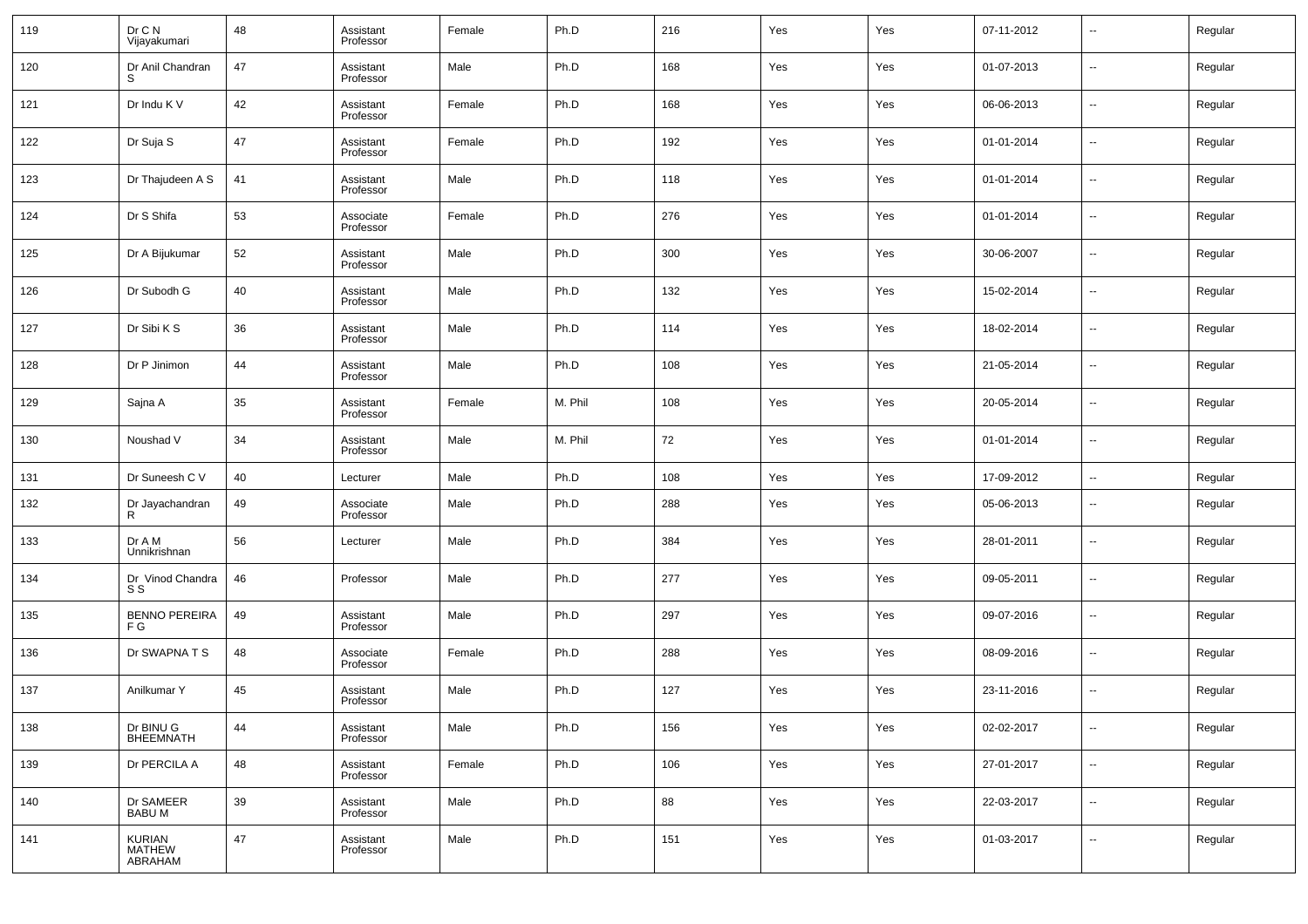| 142 | SINDHYA V                                  | 53 | Assistant<br>Professor | Female | Ph.D                                             | 288 | Yes | Yes | 18-02-2017 | $\sim$                   | Regular                |
|-----|--------------------------------------------|----|------------------------|--------|--------------------------------------------------|-----|-----|-----|------------|--------------------------|------------------------|
| 143 | Dr DIVYA C<br>SENAN                        | 42 | Assistant<br>Professor | Female | Ph.D                                             | 204 | Yes | Yes | 18-02-2017 | $\overline{\phantom{a}}$ | Regular                |
| 144 | <b>MITHUN S</b>                            | 37 | Assistant<br>Professor | Male   | Ph.D                                             | 59  | Yes | Yes | 20-03-2017 | $\overline{\phantom{a}}$ | Regular                |
| 145 | SURESH K S                                 | 41 | Assistant<br>Professor | Male   | MCJ: Masters of<br>Communication &<br>Journalism | 43  | Yes | Yes | 31-03-2017 | $\overline{\phantom{a}}$ | Regular                |
| 146 | Dr LAKSHMI<br><b>SUKUMAR</b>               | 37 | Assistant<br>Professor | Female | Ph.D                                             | 152 | Yes | Yes | 25-03-2017 | $\overline{\phantom{a}}$ | Regular                |
| 147 | DR TISSY<br><b>MARIAM</b><br><b>THOMAS</b> | 41 | Assistant<br>Professor | Female | Ph.D                                             | 95  | Yes | Yes | 24-03-2017 | $\sim$                   | Regular                |
| 148 | Dr Leena B L                               | 42 | Lecturer               | Female | Ph.D                                             | 60  | Yes | Yes | 18-11-2016 | $\overline{\phantom{a}}$ | Adhoc /<br>Contractual |
| 149 | Dr Synudeen<br>Sahib S                     | 58 | Assistant<br>Professor | Male   | Ph.D                                             | 16  | No  | Yes | 17-04-2019 | $\overline{\phantom{a}}$ | Regular                |
| 150 | Sreekumar K N                              | 41 | Assistant<br>Professor | Male   | <b>NET</b>                                       | 18  | No  | Yes | 22-02-2019 | $\overline{\phantom{a}}$ | Regular                |
| 151 | Rani J R                                   | 37 | Lecturer               | Female | <b>NET</b>                                       | 108 | Yes | Yes | 01-02-2011 | $\overline{\phantom{a}}$ | Adhoc /<br>Contractual |
| 152 | Anjana A                                   | 39 | Lecturer               | Female | Ph.D                                             | 84  | Yes | Yes | 23-01-2013 | $\overline{\phantom{a}}$ | Adhoc /<br>Contractual |
| 153 | Abdul Basith T M                           | 33 | Lecturer               | Male   | Ph.D                                             | 24  | Yes | Yes | 15-11-2018 | $\overline{\phantom{a}}$ | Adhoc /<br>Contractual |
| 154 | Akhil P                                    | 30 | Lecturer               | Male   | <b>NET</b>                                       | 19  | Yes | Yes | 08-07-2019 | $\overline{\phantom{a}}$ | Adhoc /<br>Contractual |
| 155 | Mahesh R                                   | 40 | Lecturer               | Male   | MTM (Master of<br>Tourism<br>Management)         | 16  | Yes | Yes | 10-06-2019 | $\overline{\phantom{a}}$ | Adhoc /<br>Contractual |
| 156 | Vishnu K P                                 | 30 | Lecturer               | Male   | <b>NET</b>                                       | 24  | Yes | Yes | 01-01-2019 | $\overline{\phantom{a}}$ | Adhoc /<br>Contractual |
| 157 | Bipin B Chandran                           | 44 | Lecturer               | Male   | <b>NET</b>                                       | 19  | Yes | Yes | 25-03-2019 | $\overline{\phantom{a}}$ | Adhoc /<br>Contractual |
| 158 | Libesh N V                                 | 37 | Lecturer               | Male   | <b>NET</b>                                       | 19  | Yes | Yes | 25-03-2019 | $\overline{\phantom{a}}$ | Adhoc /<br>Contractual |
| 159 | Akhil C K                                  | 32 | Lecturer               | Male   | Ph.D                                             | 26  | Yes | Yes | 23-10-2018 | $\overline{\phantom{a}}$ | Adhoc /<br>Contractual |
| 160 | Ameera V S                                 | 27 | Lecturer               | Female | <b>NET</b>                                       | 26  | Yes | Yes | 26-10-2018 | $\sim$                   | Adhoc /<br>Contractual |
| 161 | Sangeetha V                                | 35 | Lecturer               | Female | <b>NET</b>                                       | 19  | No  | Yes | 23-05-2019 | $\sim$                   | Adhoc /<br>Contractual |
| 162 | Lekshmi S                                  | 27 | Lecturer               | Female | <b>NET</b>                                       | 25  | Yes | Yes | 19-11-2018 | $\sim$                   | Adhoc /<br>Contractual |
| 163 | Sabna T Thaj                               | 30 | Lecturer               | Female | <b>NET</b>                                       | 19  | No  | Yes | 11-07-2019 | $\sim$                   | Adhoc /<br>Contractual |
| 164 | Dr Anilkumar T R                           | 41 | Lecturer               | Male   | Ph.D                                             | 50  | Yes | Yes | 07-11-2016 | $\sim$                   | Adhoc /<br>Contractual |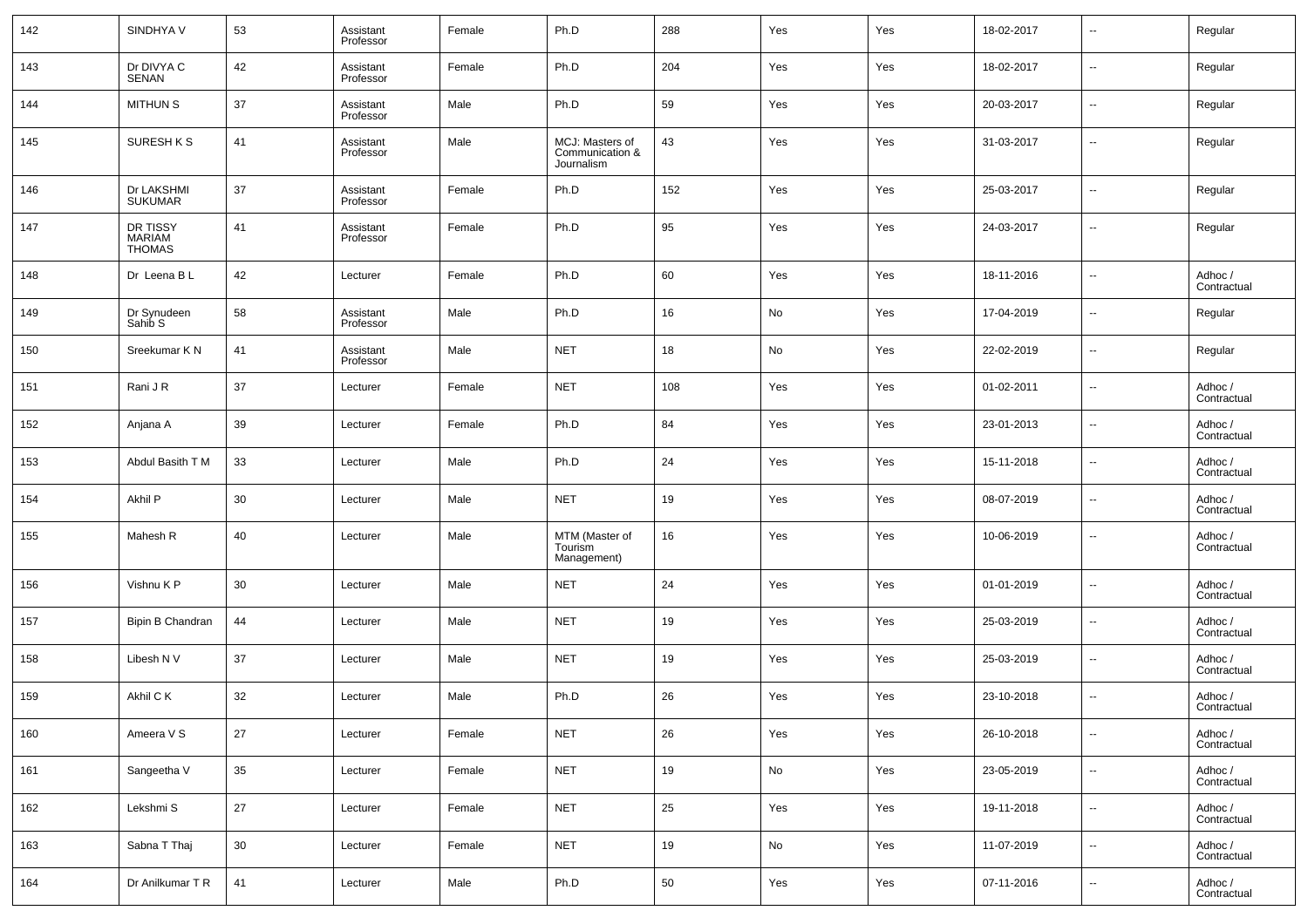| 165 | Dr Darsan B<br>Menon           | 34 | Lecturer               | Male   | Ph.D    | 72           | Yes | Yes | 10-11-2014 | $\overline{\phantom{a}}$ | Adhoc /<br>Contractual |
|-----|--------------------------------|----|------------------------|--------|---------|--------------|-----|-----|------------|--------------------------|------------------------|
| 166 | Dr HERMAN P J                  | 47 | Associate<br>Professor | Male   | Ph.D    | 153          | No  | Yes | 13-03-2020 | $\overline{\phantom{a}}$ | Regular                |
| 167 | Dr SANDHYA R S                 | 43 | Professor              | Female | Ph.D    | 168          | No  | Yes | 17-03-2020 | $\overline{\phantom{a}}$ | Regular                |
| 168 | Dr KRISHNA<br><b>KUMAR G</b>   | 36 | Assistant<br>Professor | Male   | Ph.D    | 89           | No  | Yes | 19-03-2020 | $\overline{\phantom{a}}$ | Regular                |
| 169 | Dr CHITHRA M R                 | 34 | Assistant<br>Professor | Female | Ph.D    | 84           | No  | Yes | 16-03-2020 | $\overline{\phantom{a}}$ | Regular                |
| 170 | Dr DILIP KUMAR                 | 39 | Assistant<br>Professor | Male   | Ph.D    | 90           | No  | Yes | 17-03-2020 | $\overline{\phantom{a}}$ | Regular                |
| 171 | Dr<br>JAYAKRISHNAN<br>R        | 40 | Associate<br>Professor | Male   | Ph.D    | 156          | No  | Yes | 19-03-2020 | $\overline{\phantom{a}}$ | Regular                |
| 172 | Dr Dhanil Dev S G              | 32 | Assistant<br>Professor | Male   | Ph.D    | 135          | No  | Yes | 13-03-2020 | $\overline{\phantom{a}}$ | Regular                |
| 173 | <b>SUJITH BABU</b>             | 35 | Assistant<br>Professor | Male   | M. Phil | 70           | No  | Yes | 16-03-2020 | $\overline{\phantom{a}}$ | Regular                |
| 174 | DR PRAKASAN P<br>м             | 44 | Assistant<br>Professor | Male   | Ph.D    | 288          | No  | Yes | 17-03-2020 | $\sim$                   | Regular                |
| 175 | Dr ANEES A                     | 32 | Assistant<br>Professor | Male   | Ph.D    | $\mathbf{3}$ | No  | Yes | 16-03-2020 | $\overline{\phantom{a}}$ | Regular                |
| 176 | Dr R LEKSHMI                   | 48 | Associate<br>Professor | Female | Ph.D    | 168          | No  | Yes | 16-03-2020 | $\overline{\phantom{a}}$ | Regular                |
| 177 | Dr Balamurali P B              | 44 | Assistant<br>Professor | Male   | Ph.D    | 120          | No  | Yes | 13-03-2020 | $\sim$                   | Regular                |
| 178 | Dr RAKENDU C K                 | 39 | Assistant<br>Professor | Female | Ph.D    | 58           | No  | Yes | 16-03-2020 | $\overline{\phantom{a}}$ | Regular                |
| 179 | Dr Janeesh P A                 | 36 | Assistant<br>Professor | Male   | Ph.D    | 120          | No  | Yes | 13-03-2020 | $\sim$                   | Regular                |
| 180 | Dr LEEMA<br><b>METILDA A</b>   | 37 | Assistant<br>Professor | Female | Ph.D    | 120          | No  | Yes | 17-03-2020 | $\sim$                   | Regular                |
| 181 | Dr SHERLY<br><b>WILLIAMS E</b> | 56 | Associate<br>Professor | Female | Ph.D    | 264          | No  | Yes | 16-03-2020 | $\sim$                   | Regular                |
| 182 | Dr Shiburaj S                  | 48 | Professor              | Male   | Ph.D    | 204          | No  | Yes | 13-03-2020 | $\overline{\phantom{a}}$ | Regular                |
| 183 | Dr Biju T                      | 47 | Associate<br>Professor | Male   | Ph.D    | 245          | No  | Yes | 20-05-2020 | $\overline{\phantom{a}}$ | Regular                |
| 184 | Dr Biju A V                    | 40 | Assistant<br>Professor | Male   | Ph.D    | 120          | No  | Yes | 22-05-2020 | ۰.                       | Regular                |
| 185 | Dr Bindhumol I                 | 38 | Lecturer               | Female | Ph.D    | 151          | Yes | Yes | 13-01-2017 | $\overline{\phantom{a}}$ | Adhoc /<br>Contractual |
| 186 | Sheena V R                     | 38 | Lecturer               | Female | M.A     | 45           | Yes | Yes | 01-01-2018 | $\overline{\phantom{a}}$ | Adhoc /<br>Contractual |
| 187 | Aswathy A L                    | 38 | Lecturer               | Female | M.Tech  | 61           | Yes | Yes | 15-11-2016 | $\overline{\phantom{a}}$ | Adhoc /<br>Contractual |
| 188 | Rhythu N Raj                   | 31 | Lecturer               | Female | M.Sc.   | 45           | Yes | Yes | 22-09-2017 | $\overline{\phantom{a}}$ | Adhoc /<br>Contractual |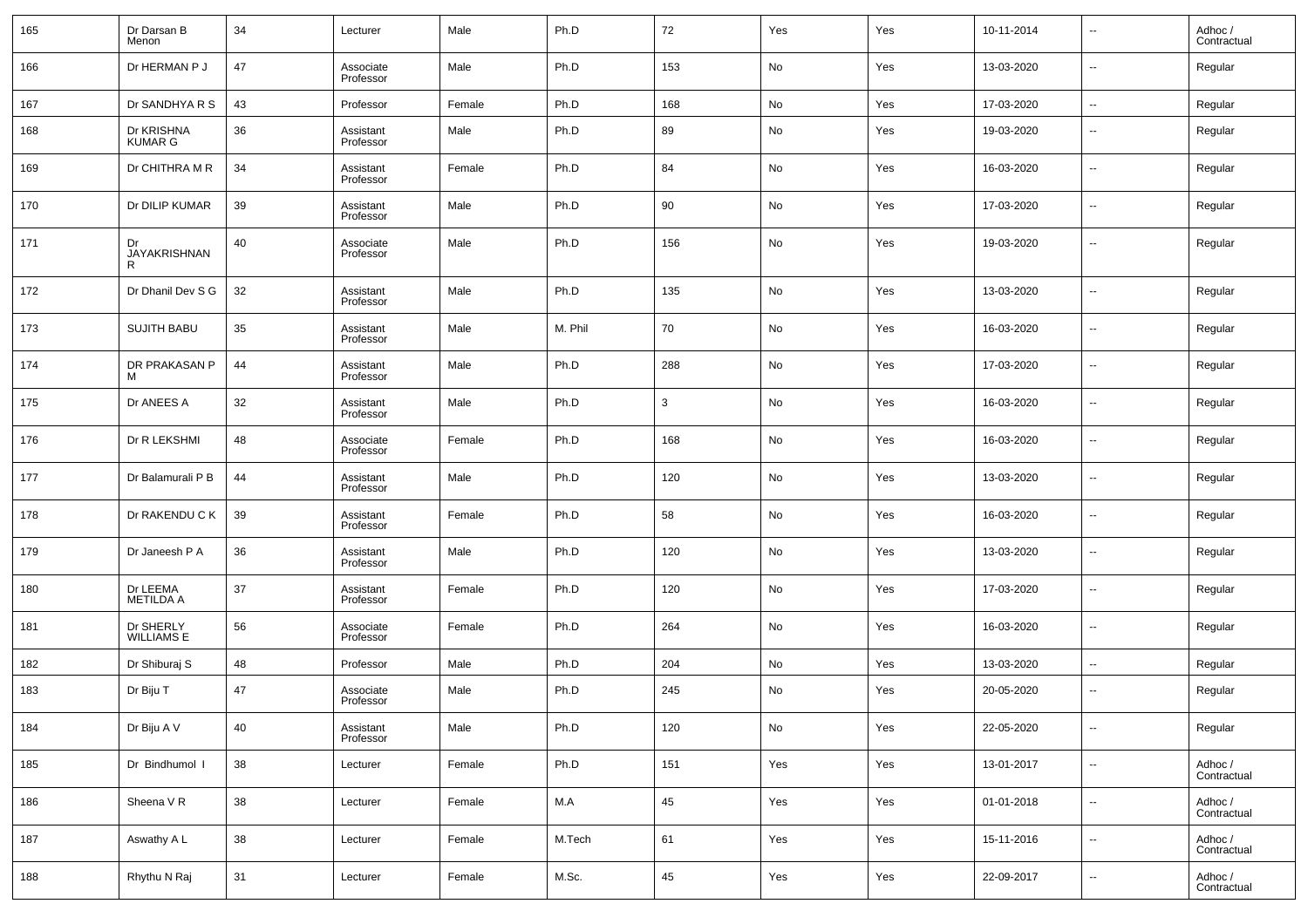| 189 | Shyja Rafeek                    | 36 | Lecturer               | Female | <b>MCA</b> | 41  | Yes | Yes | 13-07-2017 | $\overline{\phantom{a}}$ | Adhoc /<br>Contractual |
|-----|---------------------------------|----|------------------------|--------|------------|-----|-----|-----|------------|--------------------------|------------------------|
| 190 | Sunitha P                       | 36 | Lecturer               | Female | M. Phil    | 48  | Yes | Yes | 08-06-2017 | $\overline{\phantom{a}}$ | Adhoc /<br>Contractual |
| 191 | Shanitha A                      | 38 | Lecturer               | Female | M. Phil    | 42  | Yes | Yes | 08-06-2017 | $\overline{\phantom{a}}$ | Adhoc /<br>Contractual |
| 192 | Dr Supriya R                    | 39 | Lecturer               | Female | Ph.D       | 142 | Yes | Yes | 04-01-2017 | $\overline{\phantom{a}}$ | Adhoc /<br>Contractual |
| 193 | Navami S S                      | 31 | Lecturer               | Female | M. Phil    | 38  | Yes | Yes | 05-06-2017 | $\overline{\phantom{a}}$ | Adhoc /<br>Contractual |
| 194 | Faizal                          | 33 | Lecturer               | Male   | M.Sc.      | 33  | Yes | Yes | 15-11-2017 | $\overline{\phantom{a}}$ | Adhoc /<br>Contractual |
| 195 | Sumi K V                        | 32 | Lecturer               | Female | M. Phil    | 34  | Yes | Yes | 17-10-2017 | $\overline{\phantom{a}}$ | Adhoc /<br>Contractual |
| 196 | Vinu Ashok                      | 27 | Lecturer               | Male   | M.COM      | 33  | Yes | Yes | 15-11-2017 | $\overline{\phantom{a}}$ | Adhoc /<br>Contractual |
| 197 | Dr Bismi<br>Gopalakrishnan      | 46 | Assistant<br>Professor | Female | Ph.D       | 288 | Yes | Yes | 09-09-2005 | $\overline{\phantom{a}}$ | Regular                |
| 198 | Dr C Ganesh                     | 60 | Professor              | Male   | Ph.D       | 396 | Yes | Yes | 06-01-1988 | $\sim$                   | Regular                |
| 199 | Dr B S Jamuna                   | 60 | Reader                 | Female | Ph.D       | 376 | Yes | No  | 31-01-2008 | 30-06-2020               | Regular                |
| 200 | Dr Krishnakumar<br>R S          | 48 | Assistant<br>Professor | Male   | Ph.D       | 108 | Yes | Yes | 26-05-2014 | $\sim$                   | Regular                |
| 201 | Dr Madhu S Nair                 | 41 | Assistant<br>Professor | Male   | Ph.D       | 192 | Yes | Yes | 06-09-2010 | $\overline{\phantom{a}}$ | Regular                |
| 202 | Dr KAMARUDEEN<br><b>KUNJU M</b> | 52 | Assistant<br>Professor | Male   | Ph.D       | 240 | Yes | Yes | 30-11-2016 | $\overline{\phantom{a}}$ | Regular                |
| 203 | Dr Shaji B                      | 45 | Lecturer               | Male   | Ph.D       | 103 | Yes | Yes | 03-05-2012 | $\overline{\phantom{a}}$ | Adhoc /<br>Contractual |
| 204 | Krishna S S                     | 35 | Lecturer               | Female | M.Tech     | 67  | Yes | Yes | 12-05-2015 | $\overline{\phantom{a}}$ | Adhoc /<br>Contractual |
| 205 | Dr Lakshmy J<br>Nair            | 38 | Lecturer               | Female | Ph.D       | 44  | Yes | Yes | 12-04-2017 | $\sim$                   | Adhoc /<br>Contractual |
| 206 | Dr VN<br>Sreekumar              | 45 | Lecturer               | Male   | Ph.D       | 68  | Yes | Yes | 12-04-2017 | $\overline{\phantom{a}}$ | Adhoc /<br>Contractual |
| 207 | Daliya R<br>Chandran            | 33 | Lecturer               | Female | <b>MSW</b> | 63  | Yes | Yes | 16-03-2017 | $\overline{\phantom{a}}$ | Adhoc /<br>Contractual |
| 208 | Krishna Kumari J                | 37 | Lecturer               | Female | M. Phil    | 61  | Yes | Yes | 21-11-2016 | $\overline{\phantom{a}}$ | Adhoc /<br>Contractual |
| 209 | Veena J                         | 34 | Lecturer               | Female | M.A        | 40  | Yes | Yes | 09-08-2017 | $\overline{\phantom{a}}$ | Adhoc /<br>Contractual |
| 210 | Maya S                          | 46 | Lecturer               | Female | M.A        | 41  | Yes | Yes | 31-07-2017 | $\overline{\phantom{a}}$ | Adhoc /<br>Contractual |
| 211 | Dr Simi S V                     | 38 | Lecturer               | Female | Ph.D       | 59  | Yes | Yes | 09-01-2016 | $\overline{\phantom{a}}$ | Adhoc /<br>Contractual |
| 212 | Rakhi<br>Ramachandran           | 29 | Lecturer               | Female | M. Phil    | 48  | Yes | Yes | 01-12-2016 | $\overline{\phantom{a}}$ | Adhoc /<br>Contractual |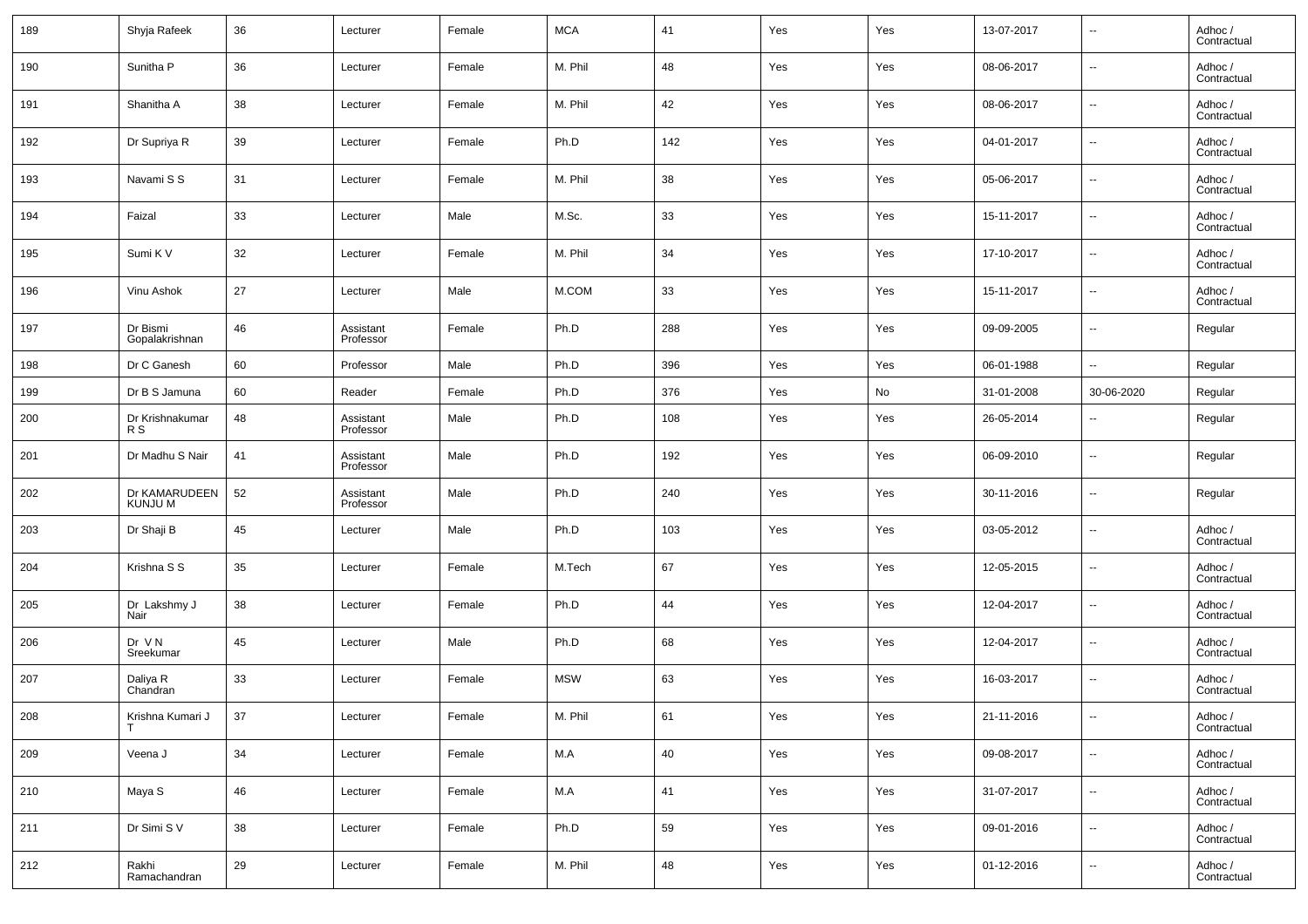| 213 | Anitha M J                          | 30 | Lecturer               | Female | M.Tech     | 41  | Yes | Yes | 17-07-2017 | $\overline{\phantom{a}}$ | Adhoc /<br>Contractual |
|-----|-------------------------------------|----|------------------------|--------|------------|-----|-----|-----|------------|--------------------------|------------------------|
| 214 | <b>ASWATHY G</b><br><b>KRISHNAN</b> | 32 | Lecturer               | Female | <b>LLM</b> | 49  | Yes | Yes | 17-11-2016 | $\overline{\phantom{a}}$ | Adhoc /<br>Contractual |
| 215 | Dr Muthulakshmi                     | 39 | Lecturer               | Female | Ph.D       | 42  | Yes | Yes | 28-06-2017 | $\overline{\phantom{a}}$ | Adhoc /<br>Contractual |
| 216 | Divya Krishnan C                    | 32 | Lecturer               | Female | M.Sc.      | 38  | Yes | Yes | 07-10-2017 | $\overline{\phantom{a}}$ | Adhoc /<br>Contractual |
| 217 | RAKHY R S                           | 33 | Lecturer               | Female | <b>LLM</b> | 41  | Yes | Yes | 03-07-2017 | $\overline{\phantom{a}}$ | Adhoc /<br>Contractual |
| 218 | S R Sarath kumar                    | 42 | Lecturer               | Male   | M. Phil    | 37  | Yes | Yes | 15-11-2017 | $\overline{\phantom{a}}$ | Adhoc /<br>Contractual |
| 219 | SAKTHI VEL S                        | 31 | Lecturer               | Female | M. Phil    | 41  | Yes | Yes | 12-07-2017 | $\overline{\phantom{a}}$ | Adhoc /<br>Contractual |
| 220 | <b>HASHIM M</b><br><b>KABEER</b>    | 30 | Lecturer               | Male   | <b>LLM</b> | 48  | Yes | Yes | 22-12-2016 | $\overline{\phantom{a}}$ | Adhoc /<br>Contractual |
| 221 | Archana Chandran                    | 39 | Lecturer               | Female | <b>NET</b> | 19  | No  | Yes | 13-05-2019 | $\overline{\phantom{a}}$ | Adhoc /<br>Contractual |
| 222 | Biji C L                            | 37 | Lecturer               | Female | M.Sc.      | 37  | Yes | Yes | 15-11-2017 | $\overline{\phantom{a}}$ | Adhoc /<br>Contractual |
| 223 | Dr Veena O                          | 40 | Lecturer               | Female | Ph.D       | 152 | Yes | Yes | 02-04-2017 | $\overline{\phantom{a}}$ | Adhoc /<br>Contractual |
| 224 | Nadeera J                           | 41 | Lecturer               | Female | M.A        | 38  | Yes | Yes | 09-10-2017 | $\overline{\phantom{a}}$ | Adhoc /<br>Contractual |
| 225 | Dr Mohamed Shafi<br>K P             | 36 | Lecturer               | Male   | Ph.D       | 84  | Yes | Yes | 20-12-2016 | $\overline{\phantom{a}}$ | Adhoc /<br>Contractual |
| 226 | Dr Soumya M S                       | 34 | Lecturer               | Female | Ph.D       | 42  | Yes | Yes | 15-06-2017 | $\overline{\phantom{a}}$ | Adhoc /<br>Contractual |
| 227 | Renjeshlal S R                      | 35 | Lecturer               | Male   | M.A        | 38  | Yes | Yes | 17-10-2017 | $\overline{\phantom{a}}$ | Adhoc /<br>Contractual |
| 228 | Arunkumar V S                       | 33 | Lecturer               | Male   | M.Sc.      | 37  | Yes | Yes | 15-11-2017 | $\overline{\phantom{a}}$ | Adhoc /<br>Contractual |
| 229 | Retty R Nath                        | 41 | Lecturer               | Female | <b>MBA</b> | 83  | Yes | Yes | 27-01-2017 | $\overline{\phantom{a}}$ | Adhoc /<br>Contractual |
| 230 | Dileepa S Hari                      | 42 | Lecturer               | Female | <b>MBA</b> | 128 | Yes | Yes | 22-04-2016 | $\overline{\phantom{a}}$ | Adhoc /<br>Contractual |
| 231 | Dr Raja Varrier                     | 53 | Lecturer               | Male   | Ph.D       | 258 | Yes | Yes | 10-08-2017 | $\sim$                   | Adhoc /<br>Contractual |
| 232 | Parvathi S Shaji                    | 29 | Lecturer               | Female | <b>LLB</b> | 37  | Yes | Yes | 15-11-2017 | $\sim$                   | Adhoc /<br>Contractual |
| 233 | Dr NITHYA N R                       | 38 | Assistant<br>Professor | Female | Ph.D       | 158 | No  | Yes | 23-03-2020 | $\overline{\phantom{a}}$ | Regular                |
| 234 | Dr DEEPA K G                        | 40 | Assistant<br>Professor | Female | Ph.D       | 12  | No  | Yes | 16-03-2020 | $\overline{\phantom{a}}$ | Regular                |
| 235 | Dr JAYALAKSHMI<br>THAZHE VEETTIL    | 42 | Assistant<br>Professor | Female | Ph.D       | 180 | No  | Yes | 16-03-2020 | $\overline{\phantom{a}}$ | Regular                |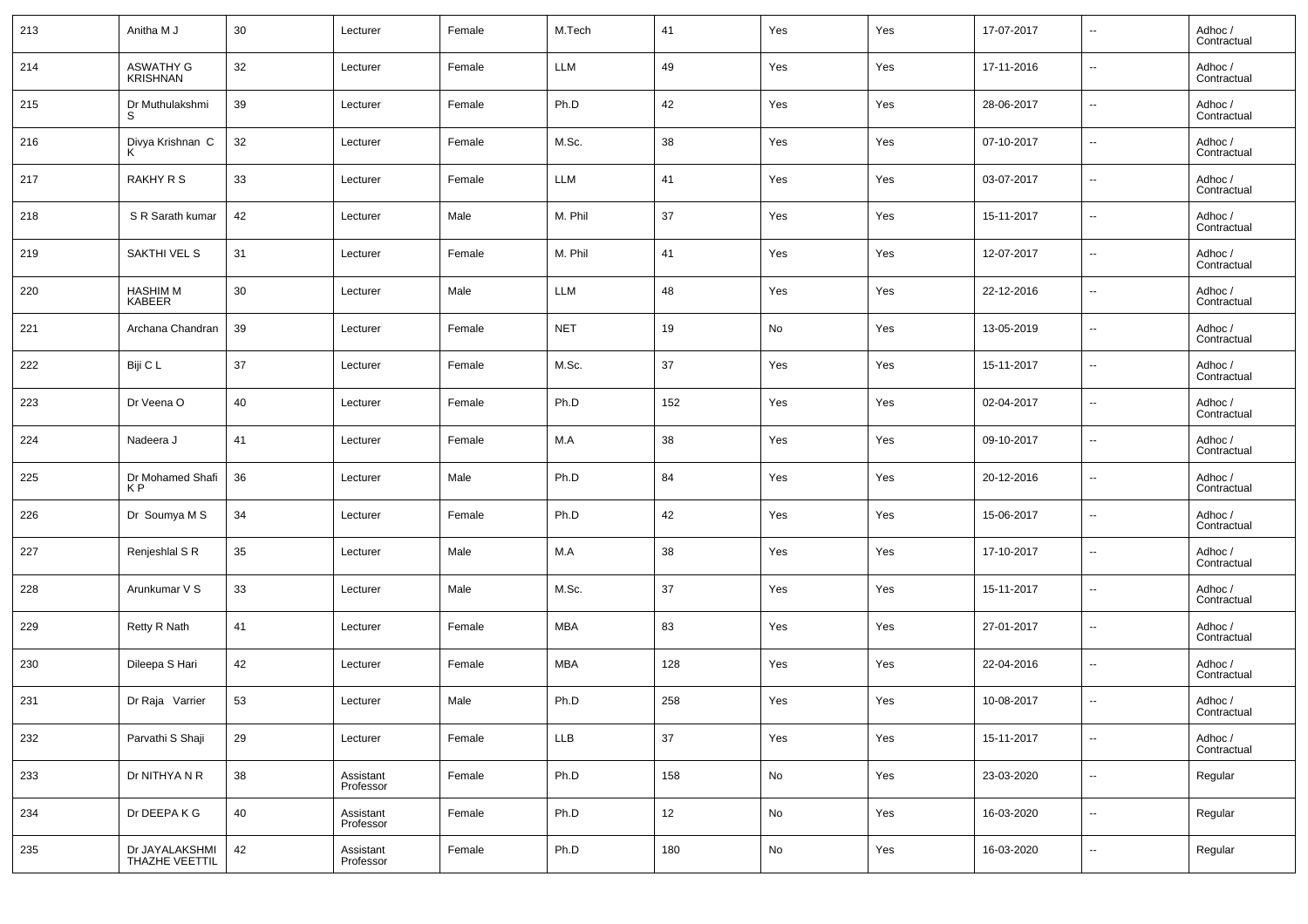| 236 | Dr ARUN KUMAR                    | 41     | Assistant<br>Professor | Male   | Ph.D       | 168    | No         | Yes | 23-03-2020 | $\overline{\phantom{a}}$ | Regular                |
|-----|----------------------------------|--------|------------------------|--------|------------|--------|------------|-----|------------|--------------------------|------------------------|
| 237 | Dr BINDHYA R                     | 40     | Lecturer               | Female | Ph.D       | 104    | No         | Yes | 03-04-2019 | $\overline{\phantom{a}}$ | Adhoc /<br>Contractual |
| 238 | SUMINA<br>HANEEF                 | 36     | Lecturer               | Female | MBA        | 120    | No         | Yes | 24-08-2009 | $\overline{\phantom{a}}$ | Adhoc /<br>Contractual |
| 239 | SUMI C D                         | 29     | Lecturer               | Female | MBA        | 72     | No         | Yes | 18-06-2015 | $\overline{\phantom{a}}$ | Adhoc /<br>Contractual |
| 240 | <b>RESMIR</b>                    | 29     | Lecturer               | Female | M. Phil    | 24     | No         | Yes | 26-02-2020 | $\overline{\phantom{a}}$ | Adhoc /<br>Contractual |
| 241 | ANJU<br><b>MURALEEDHARA</b><br>N | 36     | Lecturer               | Female | M.COM      | 144    | No         | Yes | 11-08-2010 | $\overline{\phantom{a}}$ | Adhoc /<br>Contractual |
| 242 | <b>ROGENK</b><br><b>PANICKER</b> | 39     | Lecturer               | Male   | <b>MBA</b> | 141    | No         | Yes | 25-05-2011 | $\sim$                   | Adhoc /<br>Contractual |
| 243 | ANUSHA M N                       | 29     | Lecturer               | Female | M.COM      | 66     | No         | Yes | 25-02-2015 | $\overline{\phantom{a}}$ | Adhoc /<br>Contractual |
| 244 | <b>GOPIKA S P</b>                | 29     | Lecturer               | Female | MBA        | 90     | No         | Yes | 31-08-2016 | $\overline{\phantom{a}}$ | Adhoc /<br>Contractual |
| 245 | <b>SAM T MATHEW</b>              | 30     | Lecturer               | Male   | M. Phil    | 99     | No         | Yes | 07-04-2017 | $\overline{\phantom{a}}$ | Adhoc /<br>Contractual |
| 246 | <b>SANAL B</b>                   | 33     | Lecturer               | Male   | Ph.D       | 88     | No         | Yes | 05-09-2019 | $\overline{\phantom{a}}$ | Adhoc /<br>Contractual |
| 247 | <b>VEENA PK</b>                  | 49     | Lecturer               | Female | MBA        | 204    | No         | Yes | 30-07-2010 | $\overline{\phantom{a}}$ | Adhoc /<br>Contractual |
| 248 | <b>LAKSHMIS</b><br>PILLAI        | 32     | Lecturer               | Female | MBA        | 84     | No         | Yes | 01-01-2014 | --                       | Adhoc /<br>Contractual |
| 249 | SMITHA V                         | 40     | Lecturer               | Female | M. Phil    | 60     | No         | Yes | 01-03-2017 | $\overline{\phantom{a}}$ | Adhoc /<br>Contractual |
| 250 | ABDULLA A                        | 30     | Lecturer               | Male   | M.LISc     | 48     | No         | Yes | 20-08-2020 | $\overline{\phantom{a}}$ | Adhoc /<br>Contractual |
| 251 | ANJU S NAIR                      | 28     | Lecturer               | Female | M.LISc     | 36     | No         | Yes | 20-08-2020 | $\sim$                   | Adhoc /<br>Contractual |
| 252 | AMRUTHA<br>MADHU V V             | 24     | Lecturer               | Female | M.LISc     | 5      | No         | Yes | 24-08-2020 | $\overline{\phantom{a}}$ | Adhoc /<br>Contractual |
| 253 | Dr AKHILA S<br><b>NAIR</b>       | 37     | Lecturer               | Female | Ph.D       | 84     | No         | Yes | 29-07-2020 | $\overline{\phantom{a}}$ | Adhoc /<br>Contractual |
| 254 | Dr Reji K Dhaman   30            |        | Lecturer               | Male   | Ph.D       | 118    | No         | Yes | 26-02-2020 |                          | Adhoc /<br>Contractual |
| 255 | Jumna<br>Muhammed<br>Ibrahim     | 30     | Lecturer               | Female | M.Tech     | 66     | ${\sf No}$ | Yes | 18-03-2020 | $\overline{\phantom{a}}$ | Adhoc /<br>Contractual |
| 256 | APARNA KU                        | 23     | Lecturer               | Female | M.A        | 10     | No         | Yes | 20-03-2020 | $\overline{\phantom{a}}$ | Adhoc /<br>Contractual |
| 257 | Remya R S                        | 36     | Lecturer               | Female | <b>MFA</b> | 144    | No         | Yes | 21-10-2019 | $\overline{\phantom{a}}$ | Adhoc /<br>Contractual |
| 258 | Dr PRAJITH J P                   | $47\,$ | Assistant<br>Professor | Male   | Ph.D       | $10\,$ | No         | Yes | 19-03-2020 | $\overline{\phantom{a}}$ | Regular                |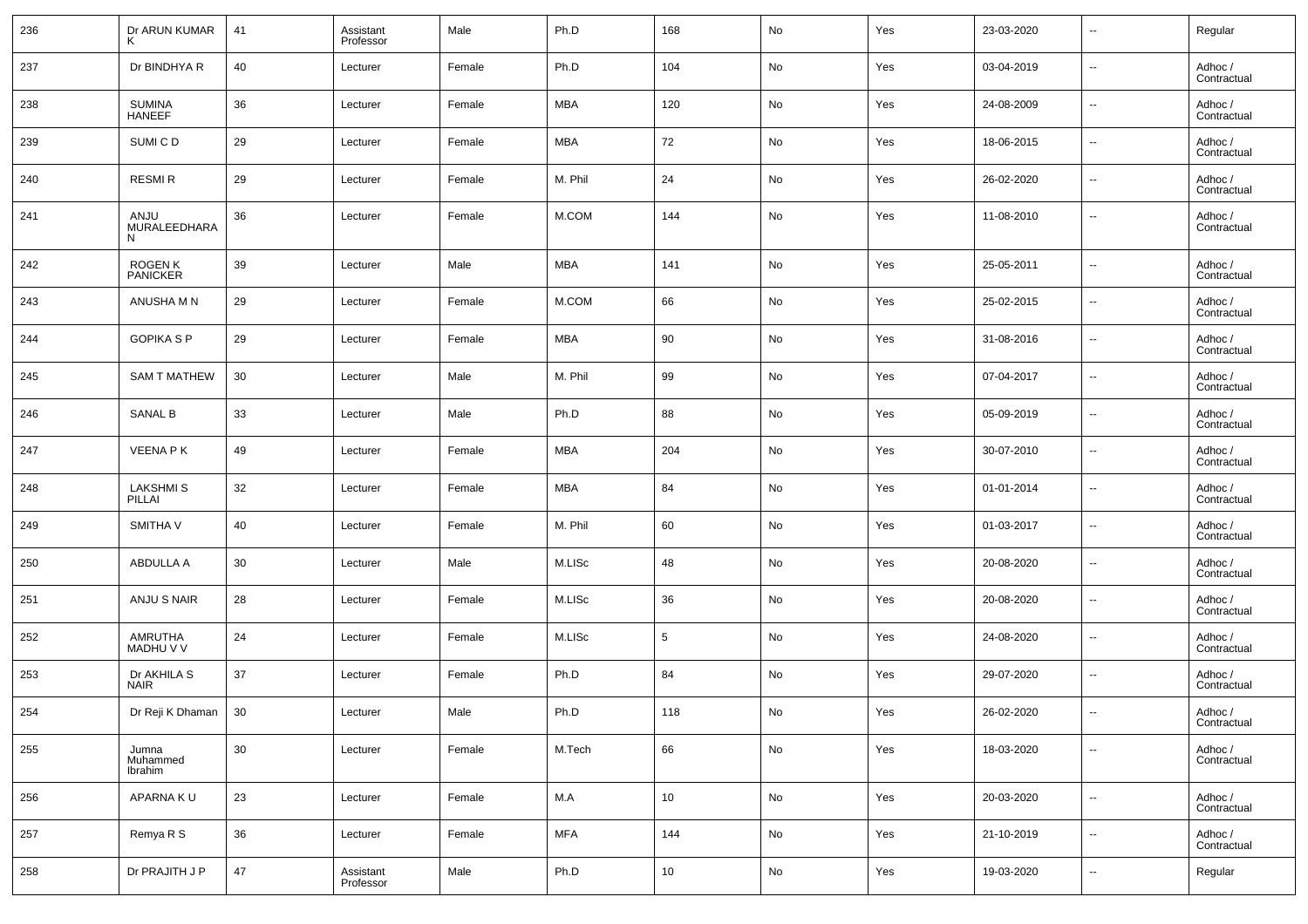| 259 | Dr PADMADAS K                 | 39 | Assistant<br>Professor | Male   | Ph.D        | 12  | No  | Yes | 16-03-2020 | $\overline{\phantom{a}}$ | Regular                |
|-----|-------------------------------|----|------------------------|--------|-------------|-----|-----|-----|------------|--------------------------|------------------------|
| 260 | Dr Naushad S                  | 47 | Assistant<br>Professor | Male   | Ph.D        | 16  | No  | Yes | 19-03-2020 | $\overline{\phantom{a}}$ | Regular                |
| 261 | Dr S M Raffi                  | 45 | Associate<br>Professor | Male   | Ph.D        | 240 | No  | Yes | 20-03-2020 | $\overline{\phantom{a}}$ | Regular                |
| 262 | Dr H SYLAJA                   | 54 | Professor              | Female | Ph.D        | 180 | No  | Yes | 17-03-2020 | $\overline{\phantom{a}}$ | Regular                |
| 263 | Dr S R<br>JAYASREE            | 54 | Professor              | Female | Ph.D        | 216 | No  | Yes | 14-03-2020 | $\overline{\phantom{a}}$ | Regular                |
| 264 | <b>ABY T SURESH</b>           | 35 | Assistant<br>Professor | Male   | M. Phil     | 60  | No  | Yes | 18-03-2020 | $\overline{\phantom{a}}$ | Regular                |
| 265 | Dr USHA RAJA<br><b>VARIER</b> | 47 | Associate<br>Professor | Female | Ph.D        | 324 | No  | Yes | 17-03-2020 | $\overline{\phantom{a}}$ | Regular                |
| 266 | <b>RENOJ N K</b>              | 30 | Assistant<br>Professor | Male   | M. Phil     | 36  | No  | Yes | 16-03-2020 | $\overline{\phantom{a}}$ | Regular                |
| 267 | Dr VIJI VIJAYAN               | 40 | Assistant<br>Professor | Female | Ph.D        | 142 | No  | Yes | 14-03-2020 | $\overline{\phantom{a}}$ | Regular                |
| 268 | NINU ASHRAFF                  | 35 | Lecturer               | Female | <b>MBA</b>  | 48  | No  | Yes | 29-03-2017 | $\overline{\phantom{a}}$ | Adhoc /<br>Contractual |
| 269 | <b>VINEETHAT</b>              | 32 | Lecturer               | Female | Ph.D        | 18  | No  | Yes | 24-02-2020 | $\overline{\phantom{a}}$ | Adhoc /<br>Contractual |
| 270 | Suchithra S S                 | 31 | Lecturer               | Female | M. Phil     | 36  | No  | Yes | 24-01-2020 | $\overline{\phantom{a}}$ | Adhoc /<br>Contractual |
| 271 | Dr RIYAZ A                    | 40 | Assistant<br>Professor | Male   | Ph.D        | 108 | No  | Yes | 14-03-2020 | $\overline{\phantom{a}}$ | Regular                |
| 272 | Liji I H                      | 35 | Lecturer               | Female | M.Tech      | 49  | Yes | Yes | 01-11-2016 | $\overline{\phantom{a}}$ | Adhoc /<br>Contractual |
| 273 | <b>VINEETHA P</b>             | 34 | Lecturer               | Female | P.G.Diploma | 119 | Yes | Yes | 03-03-2011 | $\overline{\phantom{a}}$ | Adhoc /<br>Contractual |
| 274 | <b>ANUPAMA S</b>              | 31 | Lecturer               | Female | <b>NET</b>  | 94  | No  | Yes | 01-04-2019 | $\overline{\phantom{a}}$ | Adhoc /<br>Contractual |
| 275 | <b>ASHA ASHOK</b>             | 35 | Lecturer               | Female | M. Phil     | 132 | No  | Yes | 26-09-2019 | $\overline{\phantom{a}}$ | Adhoc /<br>Contractual |
| 276 | Dr GIRISH<br><b>KUMAR R</b>   | 51 | Professor              | Male   | Ph.D        | 204 | No  | Yes | 27-03-2020 | $\overline{\phantom{a}}$ | Regular                |
| 277 | Dr Bindu K                    | 52 | Assistant<br>Professor | Female | Ph.D        | 240 | No  | Yes | 12-04-2019 | $\overline{\phantom{a}}$ | Regular                |
| 278 | Dr SUMESH N                   | 33 | Lecturer               | Male   | Ph.D        | 26  | No  | Yes | 20-03-2020 | $\overline{\phantom{a}}$ | Adhoc /<br>Contractual |
| 279 | Dr T S Anirudhan              | 61 | Professor              | Male   | Ph.D        | 384 | Yes | No  | 16-11-1987 | 31-03-2019               | Regular                |
| 280 | Dr B V Sasikumar              | 61 | Associate<br>Professor | Male   | Ph.D        | 432 | Yes | No  | 07-04-2011 | 31-05-2019               | Regular                |
| 281 | Dr Annie Abraham              | 60 | Professor              | Female | Ph.D        | 420 | Yes | Yes | 23-08-2001 | $\overline{\phantom{a}}$ | Regular                |
| 282 | Dr Beena Issac                | 60 | Associate<br>Professor | Female | Ph.D        | 283 | Yes | No  | 29-06-1996 | 31-05-2020               | Regular                |